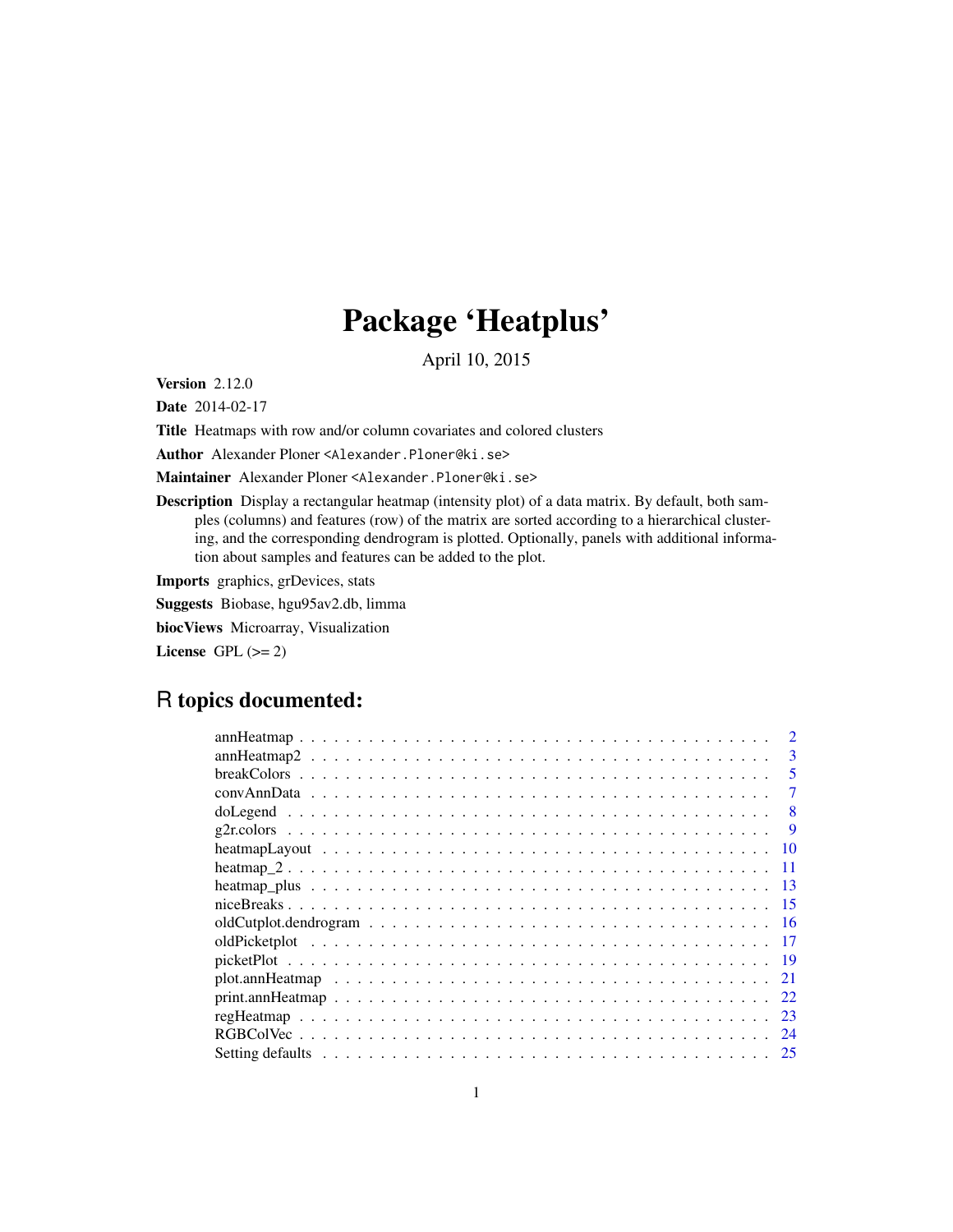# <span id="page-1-0"></span>2 ann Heatmap ann Heatmap ann Heatmap ann Heatmap ann Heatmap ann Heatmap ann Heatmap ann Heatmap ann Heatmap ann Heatmap ann Heatmap ann Heatmap ann Heatmap ann Heatmap ann Heatmap ann Heatmap ann Heatmap ann Heatmap ann

#### **Index** [27](#page-26-0)

<span id="page-1-1"></span>annHeatmap *Annotated heatmaps*

# Description

Creating heatmaps with annotated columns

#### Usage

```
annHeatmap(x, ...)
```
## Default S3 method:  $annHeatmap(x, annotation, dendrogram = list(clustfun = hclust, distfun = dist, Col = list(status = "yes")$ 

## S3 method for class ExpressionSet annHeatmap(x, ...)

#### Arguments

| $\mathsf{x}$ | either a numerical matrix with the data for the central heatmap (for the default<br>method) or an object of class Expression Set                                                  |
|--------------|-----------------------------------------------------------------------------------------------------------------------------------------------------------------------------------|
| annotation   | a data frame containing the annotation for the columns of x                                                                                                                       |
| dendrogram   | a list controlling the options for row- and column dendrogram, see annet atmap 2                                                                                                  |
| cluster      | a list controlling the options for clustering rows and columns of x, see annHeatmap2                                                                                              |
| labels       | a list controlling the row- and column labels as well as their location and size,<br>see annHeatmap2                                                                              |
| legend       | either a logical value, indicating whether to draw a legend at the default lo-<br>cation determined by the function, or one of the sides of the plot $(1-4)$ , see<br>annHeatmap2 |
| $\ddots$     | extra options passed to annHeatmap2                                                                                                                                               |
|              |                                                                                                                                                                                   |

#### Details

These functions generate an object representing the heatmap; in order to produce graphical output, you have to invoke the plot method, see Examples.

#### Value

An object of class annHeatmap

# Warning

These are currently simple convenience functions that allow quick plotting, but little control over the finer details. This may change in the future, but for now, if you want to do anything fancy, you should invoke annHeatmap2 directly.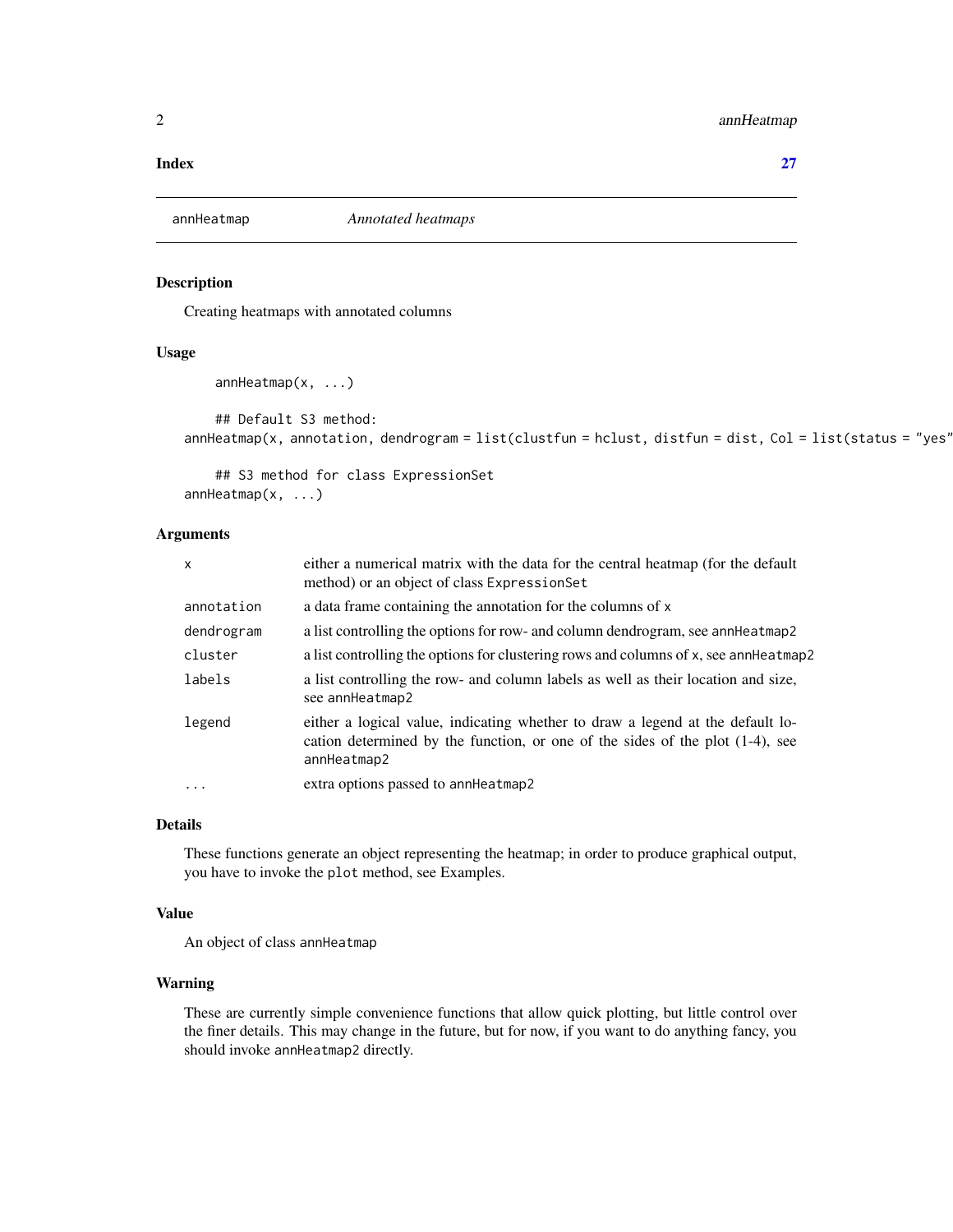# <span id="page-2-0"></span>annHeatmap2 3

# See Also

[annHeatmap2](#page-2-1), [plot.annHeatmap](#page-20-1)

## Examples

```
## Default method
set.seed(219)
mat = matrix(rnorm(100), ncol=5)ann = data.frame(Class=c("A","A","B","A","B"))
map1 = annHeatmap(mat, ann)
plot(map1)
## Expression set
require(Biobase)
data(sample.ExpressionSet)
map2 = annHeatmap(sample.ExpressionSet)
plot(map2)
```
<span id="page-2-1"></span>annHeatmap2 *Annotated heatmaps*

#### Description

This function plots a data matrix as intensity heatmap, with optional dendrograms, annotation panels and clustering for both rows and columns. This is the actual working function called by numerous wrappers.

# Usage

```
annHeatmap2(x, dendrogram, annotation, cluster, labels,
            scale = c("row", "col", "none"), breaks=256, col = g2r.colors,
            legend = FALSE)
```
# Arguments

| $\mathsf{x}$ | the numerical matrix to be shown as heatmap                                                                                                                   |
|--------------|---------------------------------------------------------------------------------------------------------------------------------------------------------------|
| dendrogram   | a list that controls how row- and column diagrams are determined and displayed                                                                                |
| annotation   | a list that controls the data and the way it is shown in row- and column annotation<br>panels                                                                 |
| cluster      | a list that controls how many clusters are chosen, and how these clusters are<br>labelled and colored                                                         |
| labels       | a list that controls the row- and column labels, as well as their size and placement                                                                          |
| scale        | a character string indicating how the matrix x is standardized (by row, by column<br>or not at all). This affects only display, not dendrograms or clustering |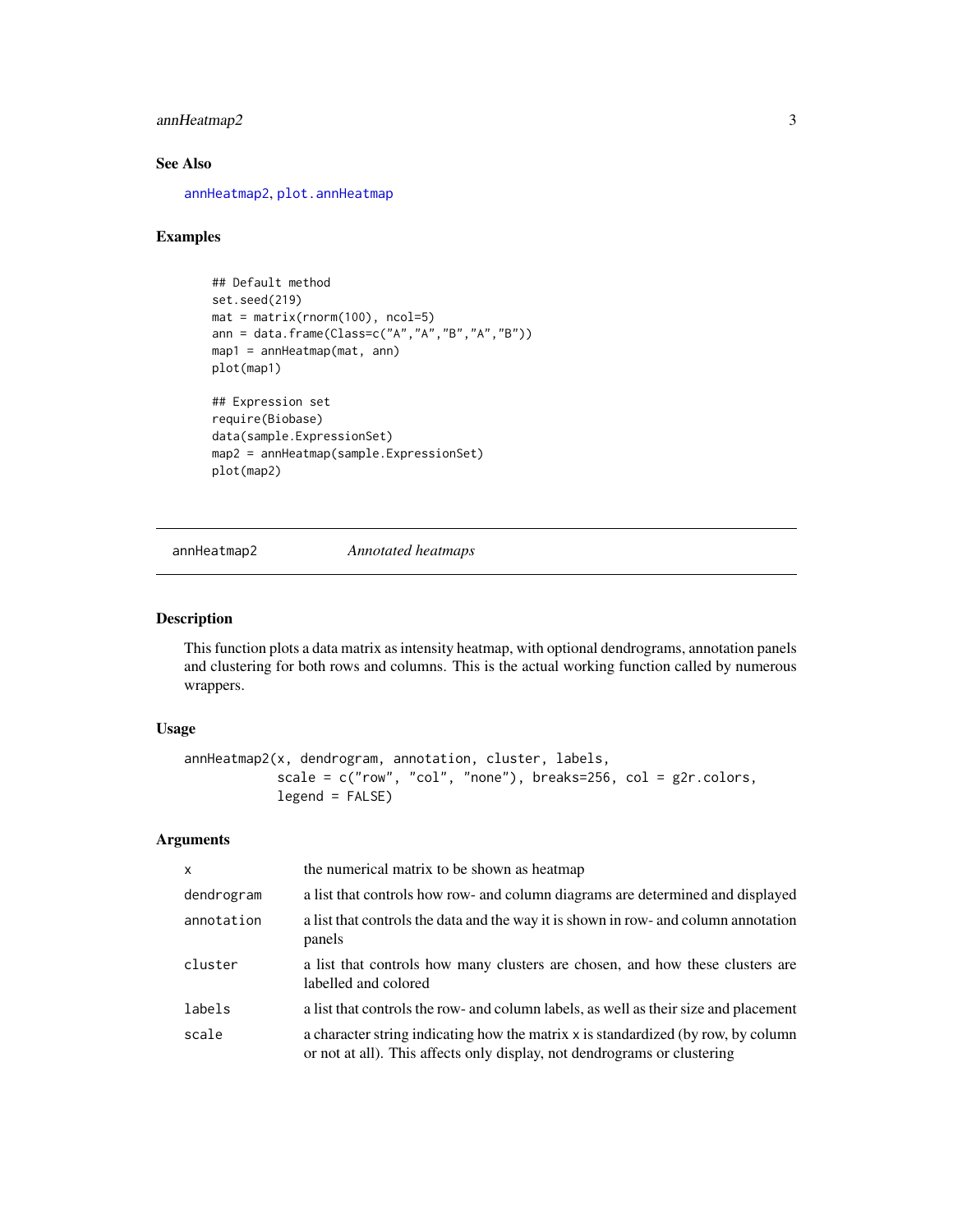| breaks | specifies the interval breaks for displaying the data in x; either a vector of explicit<br>interval breaks, or just the desired number of intervals. See niceBreaks for<br>details.                                                                                                                                |
|--------|--------------------------------------------------------------------------------------------------------------------------------------------------------------------------------------------------------------------------------------------------------------------------------------------------------------------|
| col    | specifies a palette of colors for the heatmap intensities; either a vector of explicit<br>color definitions (one less than breaks) or a palette function. See break Colors.                                                                                                                                        |
| legend | whether and where to draw a legend for the colors/intervals in the heatmap. If<br>TRUE, a legend is placed in a position determined by the function to be suitable;<br>alternatively, integer values 1-4 indicate the side where the legend is to be drawn;<br>and FALSE indicates that no legend should be drawn. |

# **Details**

Arguments scale, breaks, col and legend control different aspects of the whole plot directly as described. Arguments dendrogram, annotation, cluster and labels control aspects that may differ for the rows and columns of the central heatmap and have a special structure: each is a named list with different entries controling e.g. the look of a dendrogram, the data for annotation etc. Additionally, they can contain two extra entries called simply Row and Col; these are again named lists that can contain all the same entries as the parent list. Entries specified directly in the list apply to both rows and columns; entries specified as part of Row or Col override these defaults for the rows or columns only.

Recognized parameters for argument dendrogram:

- clustfun the clustering function for generating the dendrogram; defaults to hclust for rows and columns
- distfun a function that returns the pairwise distances between samples/features as an object of class dist; defaults to dist for rows and columns
- status a string that controls the display of the dendrogram: yes means use the dendrogram to re-order the rows/columns and display the dendrogram; hidden means re-rorder, but do not display; no means do not use the dendrogram at all.
- lwd the line width of the branches of the dendrogram; defaults to 3.
- dendro an override argument that allows to pass in a dendrogram directly, bypassing the clustfun and distfun mechanism; defaults to NULL (i.e. is not used)
- Recognized entries for argument annotation:
- data a data frame containing the annotation data; defaults to NULL, i.e. no annotation is displayed
- control a list of fine-tuning parameters that is passed directly to picket Plot; defaults to an empty list, i.e. the default settings in picketPlot
- asIs logical value indicating whether the annotation data needs to be pre-processed via convAnnData or not; defaults to TRUE
- **inclRef** logical value indicating whether to include all levels of factor variables in data, or whether to drop the reference level (i.e. the first level). Defaults to TRUE
- Recognized entries for argument cluster:
- cuth the height at which to cut through the dendrogram to define groups of similar features/samples; defaults to NULL, i.e. no cutting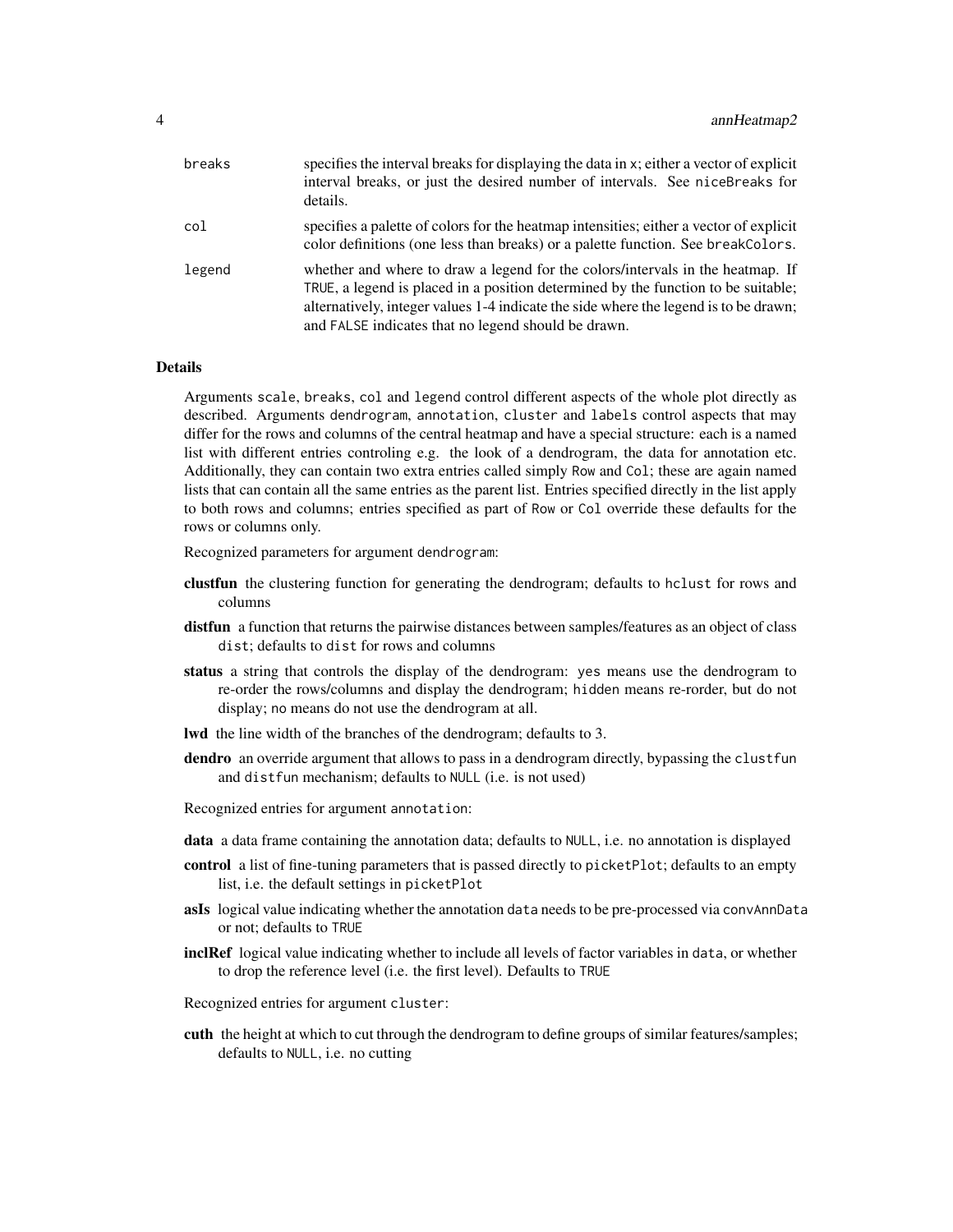#### <span id="page-4-0"></span>breakColors 5

label labels for the clusters; defaults to NULL, i.e. no labels

- col colors for the different clusters; the colors are used for coloring both the sub-trees of the dendrogram and the corresponding area in the annotation plot (if there is one). This is either a vector of colors, or a palette function that takes a number and returns a vector of colors of the specified length; defaults to RainbowPastel
- grp an override argument that directly specifies group memberships for the features/samples, completely bypassing the whole dendrogram and cuth mechanism. This probably only works for dendrogram\$status="no".

Recognized entries for argument labels:

- cex size of the text for the labels; defaults to NULL, i.e. use a hard-coded default guess
- nrow amount of space available for the labels between the central heatmap and the dendrogram, expressed as lines of text; defaults to 3.
- side side at which to draw the labels, coded as integer between 1 and 4 in the usual way  $(1 =$  below the plot, continuing clockwise). A common default for rows and columns does not make sense: rows only work with 2 and 4, columns only with 1 and 3. Defaults try to make use of empty space, depending on the presence of a dendrogram.

labels labels for rows and columns; defaults to NULL, i.e. using the row- and column names of x.

#### Value

An object of class annHeatmap. Use plot to display it graphically.

#### See Also

[heatmapLayout](#page-9-1), [niceBreaks](#page-14-1), [breakColors](#page-4-1), [g2r.colors](#page-8-1)

#### Examples

```
require(Biobase)
data(sample.ExpressionSet)
ex1 = sample.ExpressionSet[51:85,]
map1 = annHeatmap2(exprs(ex1), ann=list(Col=list(data=pData(ex1))),
                   cluster=list(Col=list(cuth=3000)))
plot(map1)
```
<span id="page-4-1"></span>breakColors *Color palette for (symmetric) breaks*

#### Description

Given a vector of breaks specifying a set of intervals, this function provides a vector of colors for the indicating the intervals graphically. If the intervals are arranged symmetrically around a specified value, the colors try to reflect this.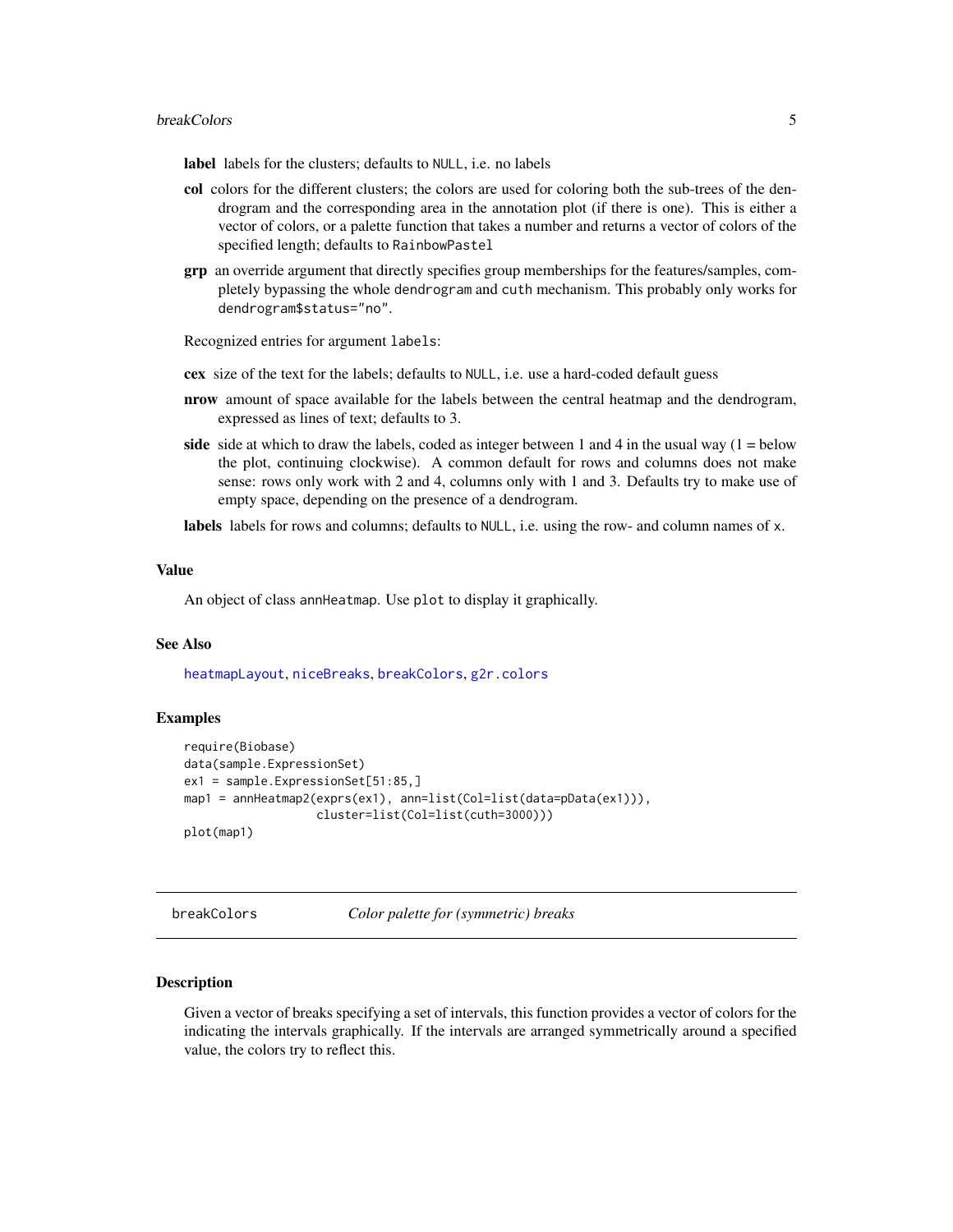$breakColors(breaks, colors, center = 0, tol = 0.001)$ 

#### Arguments

| breaks | a vector of breaks                                                                                               |
|--------|------------------------------------------------------------------------------------------------------------------|
| colors | either an explicit vector of colors, or a palette function that takes a number and<br>returns a vector of colors |
| center | optional center around which to check for symmetry                                                               |
| tol    | tolerance (as relative error) for deviation from mathematically exact symmetry                                   |

# Details

The meaning of symmetrical is rather generous here: it is enough that the intervals specified by breaks are of equal length and that center is one of the breaks. This means we allow for more or less intervals on one side of center.

This really only works well if colors is specified as g2r.colors, which returns a symmetrical color vector (from green to red) if an even number of colors is requested. The whole point is then that if there are more classes to one side of center than to the other, this will be reflected by deeper shades of red or green on the appropriate side.

#### Value

A vector of colors, of length one less than the number of breaks.

#### See Also

#### [g2r.colors](#page-8-1)

```
## Fully symmetrical breaks
br1 = (-3) : 3co1 = breakColors(br1, g2r.colors)
co1
doLegend(br1, co1, 1)
## Truncated on one side
br2 = (-2) : 4co2 = breakColors(br2, g2r.colors)
co2
doLegend(br2, co2, 1)
## Does not work with other color schemes
co3 = breakColors(br2, heat.colors)
co3
doLegend(br2, co3, 1)
```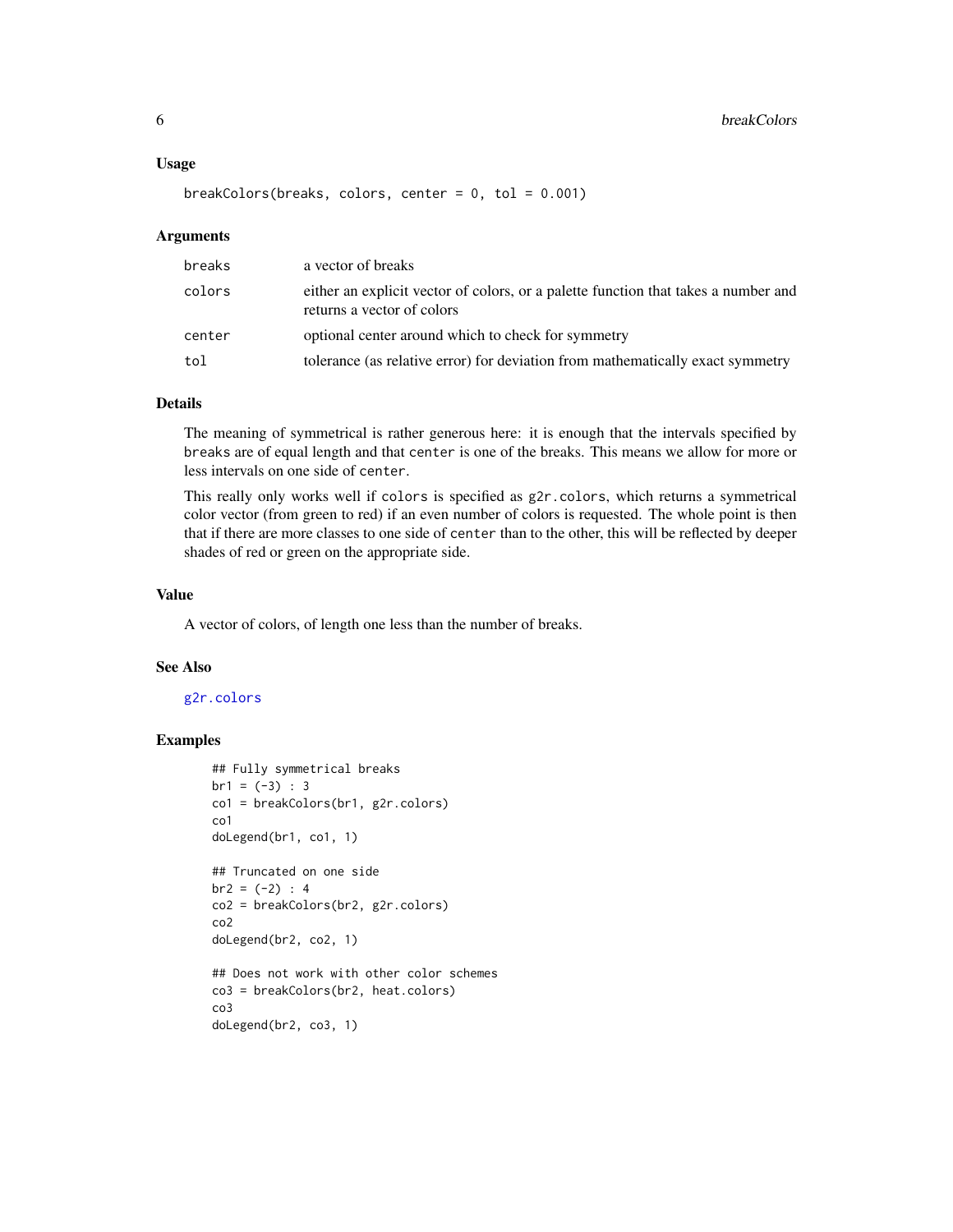<span id="page-6-1"></span><span id="page-6-0"></span>

Converts a data frames for display as annotation in a heatmap. This is mostly intended as an internal function, but might be useful for finetuning an annotation data frame manually.

### Usage

```
convAnnData(x, nval.fac = 3, inclRef = TRUE, asIs = FALSE)
```
### Arguments

| X.       | the data frame to be converted                                                                                                                                                                   |
|----------|--------------------------------------------------------------------------------------------------------------------------------------------------------------------------------------------------|
| nval.fac | lower limit for unique values in numerical variables                                                                                                                                             |
| inclRef  | logical value indicating whether to include the reference level among the dummy<br>variables for factors                                                                                         |
| asIs     | logical value indicating whether to perform a conversion; if TRUE, the input x is<br>simply returned, provided it is a numerical matrix (otherwise, the function stops<br>with an error message) |

# Details

Logical variables are converted to factors. So are numerical variables with less than nval.fac unique values.

# Value

convAnnData returns the converted data frame, which is a numerical matrix

#### See Also

[annHeatmap2](#page-2-1)

```
data(mtcars)
summary(mtcars)
summary(convAnnData(mtcars))
summary(convAnnData(mtcars, nval.fac=2))
summary(convAnnData(mtcars, nval.fac=2, inclRef=FALSE))
```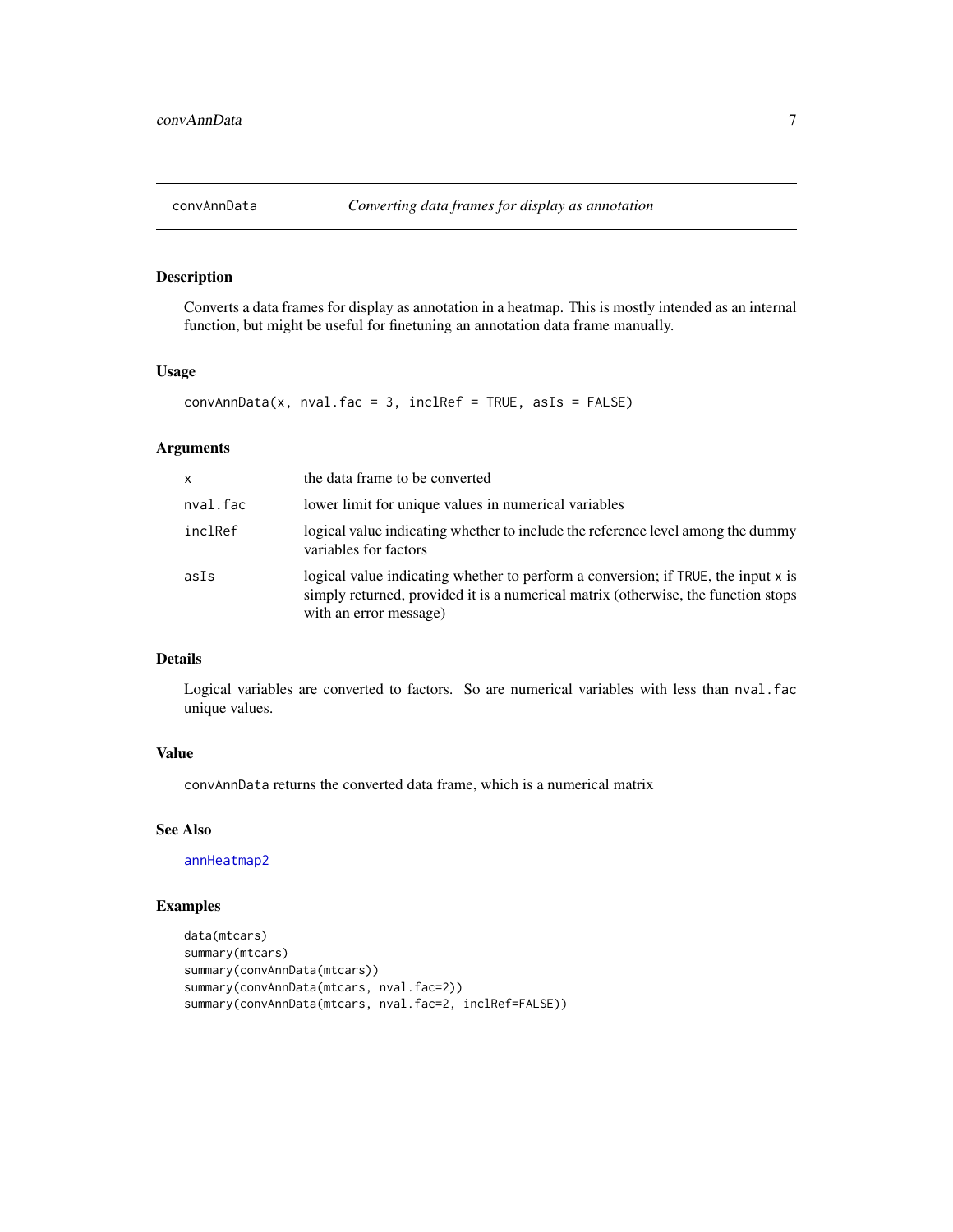<span id="page-7-0"></span>

Add a simple legend in form of a color bar to a plot.

#### Usage

doLegend(breaks, col, side)

# Arguments

| breaks | a vector of breaks defining a set of intervals for the data                                                                                                                |
|--------|----------------------------------------------------------------------------------------------------------------------------------------------------------------------------|
| col    | a vector of colors corresponding to the intervals.                                                                                                                         |
| side   | integer between 1 and 4, indicating on which side of the main plot the legend<br>is supposed to be drawn. Standard interpretation: $1 =$ below, continuing clock-<br>wise. |

# Details

This is an extremely simple way of giving a visual impression of what numerical values correspond to a given color. The actual plot is done via a call to [image](#page-0-0) and [axis](#page-0-0).

# Value

The locations of the ticks returned by the call to [axis](#page-0-0)

# See Also

[plot.annHeatmap](#page-20-1), [niceBreaks](#page-14-1), [g2r.colors](#page-8-1)

```
## Set up data
doLegend(1:9, g2r.colors(8), 2)
```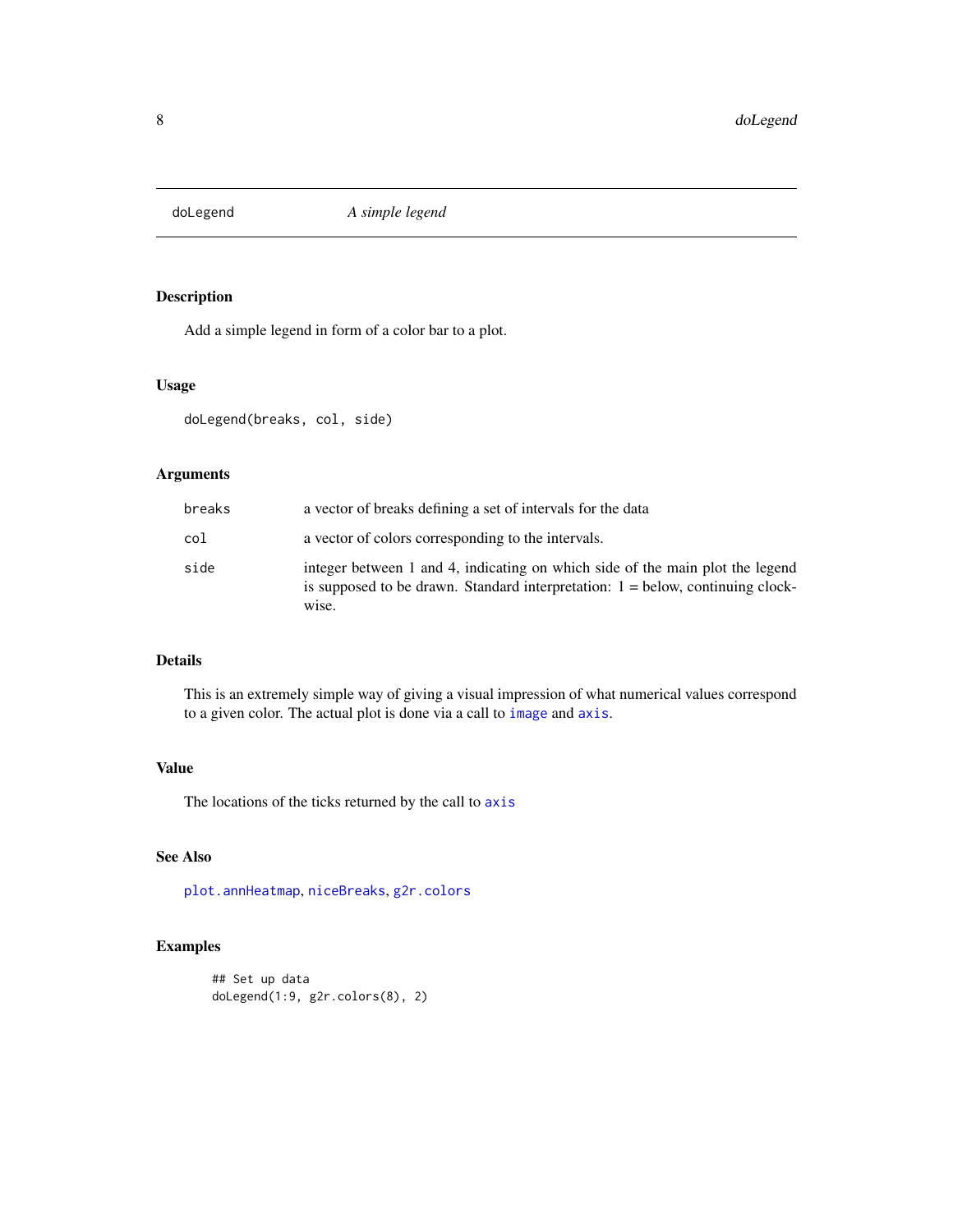<span id="page-8-1"></span><span id="page-8-0"></span>

Returns a color vector of the requested length, ranging from pure red to pure green via slighlty tinted black.

# Usage

 $g2r.colors(n = 12, min.time = 0.33)$ 

### Arguments

|           | the number of requested colors                                                  |
|-----------|---------------------------------------------------------------------------------|
| min.tinge | the proportion of red/green added to black to make it recognizably green or red |

#### Details

If n is even, the colors range from pure green to green-tinted black to red-tinted black to pure red. If n is odd, the colors range from pure red to pure green, with full black for the median class.

#### Value

A vector of (RGB-) colors of the specified length

# See Also

[breakColors](#page-4-1)

```
## Even number: residual tint shows left/right of center
co_even = g2r.colors(10)
co_even
doLegend(1:11, co_even, 1)
## Odd number: central class all black
co\_odd = g2r.colors(9)co_odd
doLegend(1:10, co_odd, 1)
## Lighter tint in the middle
co_{light} = g2r.colors(10, min.time=0.50)co_light
doLegend(1:11, co_light, 1)
```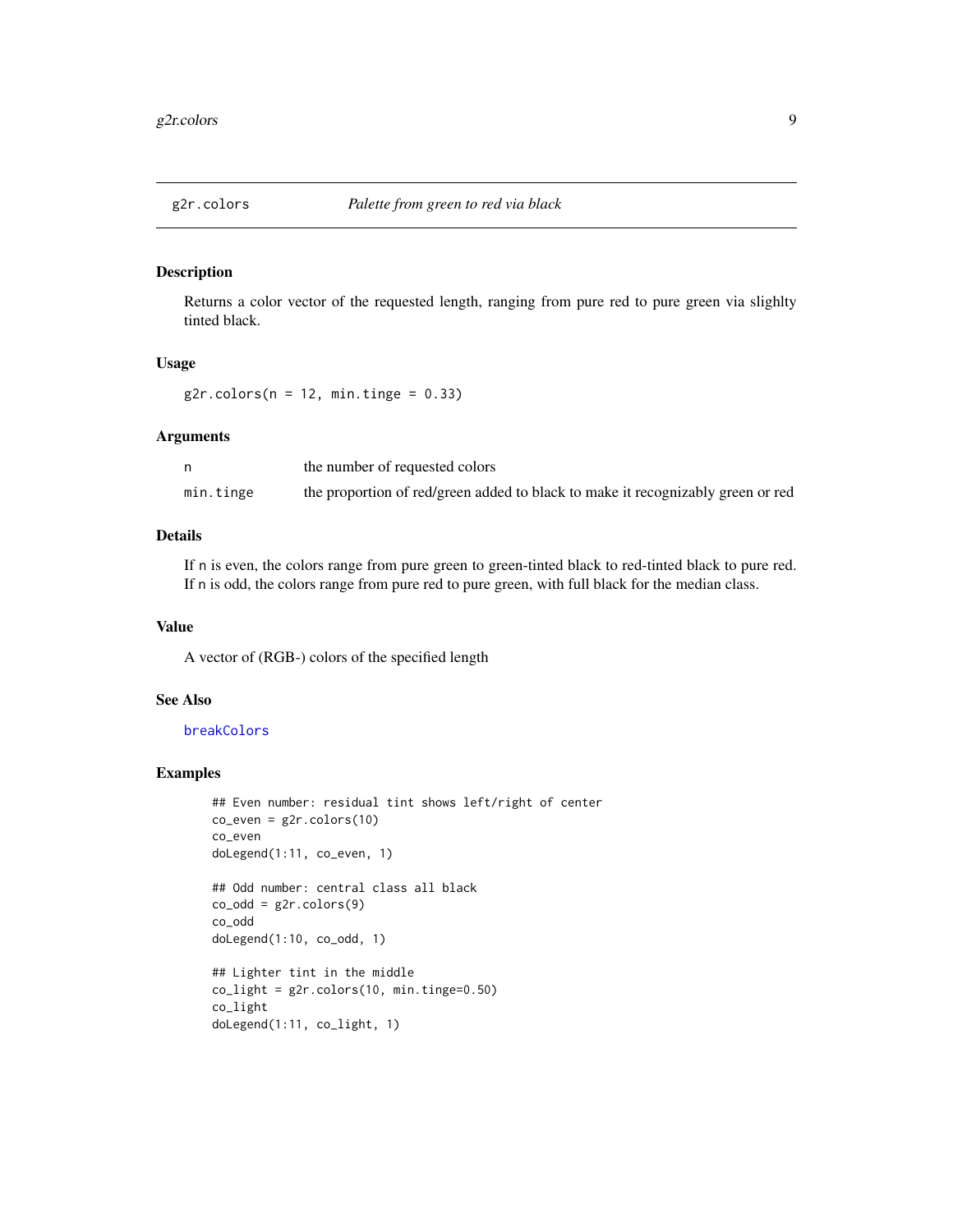<span id="page-9-1"></span><span id="page-9-0"></span>

Generate a layout for an (annotated) heatmap. This function will generally not be called directly, but only via annHeatmap2.

# Usage

heatmapLayout(dendrogram, annotation, leg.side = NULL, show = FALSE)

# Arguments

| dendrogram | A list with named entries Row and Col. Each of these is a list with a named entry<br>status. If the value of status is the string "yes", space will be set aside for<br>drawing a row- and/or column dendrogram.                                                                                                                   |
|------------|------------------------------------------------------------------------------------------------------------------------------------------------------------------------------------------------------------------------------------------------------------------------------------------------------------------------------------|
| annotation | A list with named entries Row and Col. Each of these is a list with a named entry<br>data. If the value of data is not NULL, space will be set aside for a picket plot<br>showing the row- and/or column annotation.                                                                                                               |
| leg.side   | An integer indicating on where to reserve space for the legend: values 1-4 cor-<br>respond to below, to the left, above and to the right, as in e.g. axis. For a value<br>of NULL, the function provides a reasonable default where there is space left in<br>the layout. For any other value, no space for a legend is put aside. |
| show       | A logical value; if TRUE, the layout defined by the arguments is displayed graph-<br><i>ically.</i>                                                                                                                                                                                                                                |

#### Details

Space for plots is reserved via the layout mechanism. The function starts with an empty maximum layout, fills in the plot, dendrograms, annotation plots and legend as required, and compresses the resulting layout by removing empty slots.

#### Value

A list with the following entries:

| plot        | A matrix describing the plot layout; see layout |
|-------------|-------------------------------------------------|
| width       | relative widths of plots ( <i>i.e.</i> columns) |
| height      | relative heights of plots ( <i>i.e.</i> rows)   |
| legend.side | side where to draw the legend                   |

# See Also

[annHeatmap2](#page-2-1), [picketPlot](#page-18-1), [layout](#page-0-0)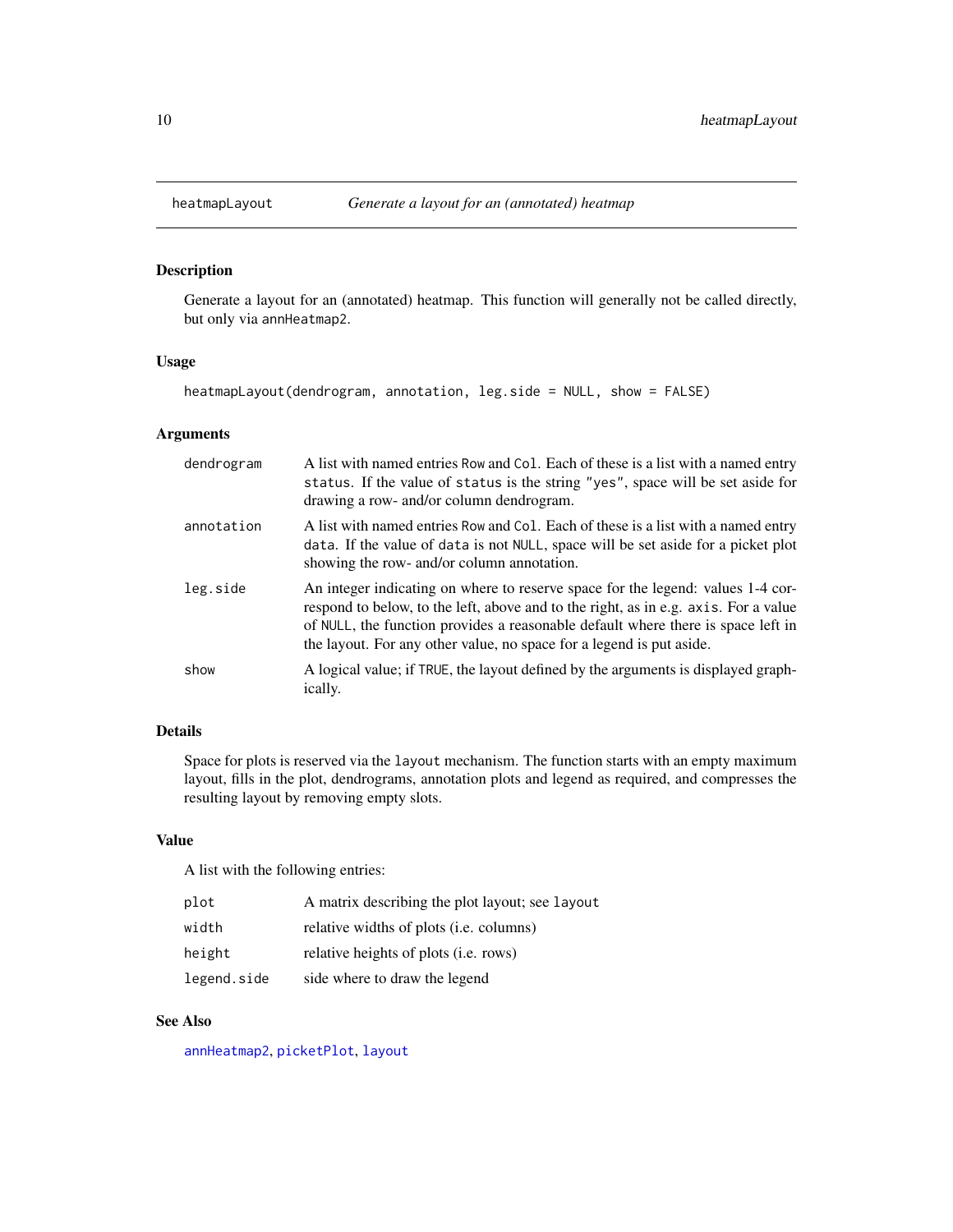#### <span id="page-10-0"></span> $heatmap_2$  11

# Examples

```
## Heatmap with column dendrogram, column annotation, default legend
dnd = list(Row=list(status="no"), Col=list(status="yes"))
ann = list(Row=list(data=NULL), Col=list(data=1))
## 1 = heatmap, 2=dendrogram, 3=annotation, 4=legend
ll = heatmapLayout(dendrogram=dnd, annotation=ann, leg.side=NULL, show=TRUE)
ll
```
# heatmap\_2 *Display Data as Heatmap*

#### Description

This function displays an expression data matrix as a heatmap. It is based on an old version of heatmap in the stats package, but offers more flexibility (e.g. skipping dendrograms, skipping row/column labelling, adding a legend).

This function is just about to be deprecated. Please use regHeatmap for new projects.

#### Usage

```
heatmap_2(x, Rowv, Colv, distfun = dist, hclustfun = hclust, add.expr,
          scale = c("row", "column", "none"), na.rm = TRUE,do.dendro = c(TRUE, TRUE), legend = 0, legfrac = 8,col = heatscolors(12), trim, ...
```
# Arguments

| $\mathsf{x}$ | the numerical data matrix to be displayed.                                                                  |
|--------------|-------------------------------------------------------------------------------------------------------------|
| Rowy         | either a dendrogram or a vector of reordering indexes for the rows.                                         |
| Colv         | either a dendrogram or a vector of reordering indexes for the columns.                                      |
| distfun      | function to compute the distances between rows and columns. Defaults to dist.                               |
| hclustfun    | function used to cluster rows and columns. Defaults to helast.                                              |
| add.expr     | Expression to be evaluated after the call to image. See Details.                                            |
| scale        | indicates whether values should be scaled by either by row, column, or not at<br>all. Defaults to row.      |
| na.rm        | logical indicating whther to remove NAs.                                                                    |
| do.dendro    | logical vector of length two, indicating (in this order) whether to draw the row<br>and column dendrograms. |
| legend       | integer between 1 and 4, indicating on which side of the plot the legend should<br>be drawn, as in mtext.   |
| legfrac      | fraction of the plot that is taken up by the legend; larger values correspond to<br>smaller legends.        |
| col          | the color scheme for image. The default sucks.                                                              |
| trim         | Percentage of values to be trimmed. This helps to keep an informative color<br>scale, see Details.          |
| $\cdots$     | extra arguments to image.                                                                                   |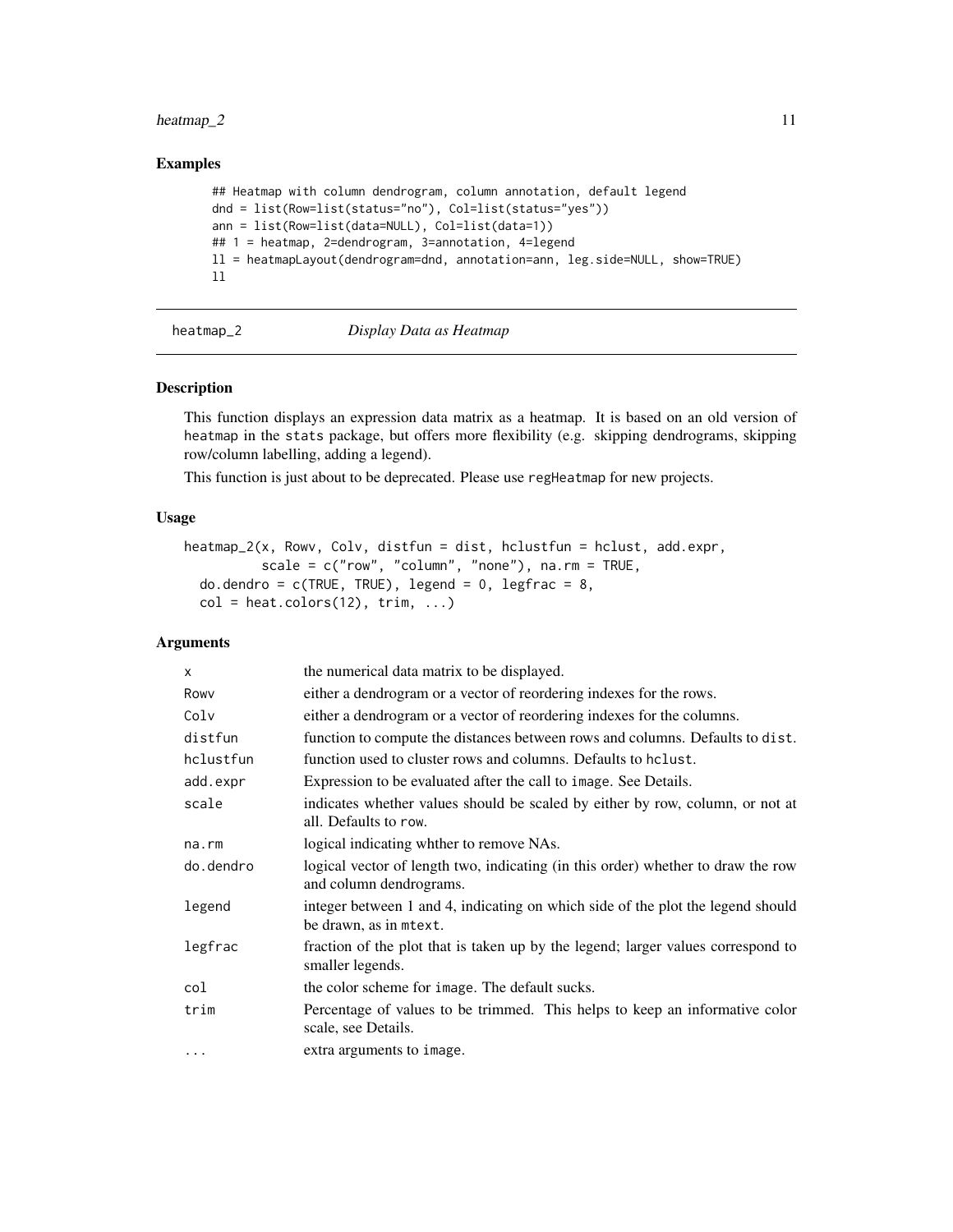# Details

With all parameters at their default, this gives the same result as a very old version of heatmap that was the base for the modifications. All parameters of the same name have the same function as in heatmap, though add.expr, which can be used for adding graphical elements after the call to image, will probably not produce useful results. Note also that row- and column labels are optional, i.e. if the corresponding dimname of x is NULL, no labels are displayed.

Note that setting Rowv or Colv to NA completely suppresses re-ordering of rows or columns as well as the corresponding dendrogram. Setting both to NA works basically like image (though you can still add a legend).

Setting trim to a number between 0 and 1 uses equidistant classes between the (trim)- and (1 trim)-quantile, and lumps the values below and above this range into separate open-ended classes. If the data comes from a heavy-tailed distribution, this can save the display from putting too many values into to few classes.

# Value

Same as heatmap with keep.dendro=FALSE: an invisible list giving the reordered indices of the row- and column-elements as elements rowInd and colInd.

#### Author(s)

Original by Andy Liaw, with revisions by Robert Gentleman and Martin Maechler.

Alexander Ploner for this version.

#### See Also

[heatmap](#page-0-0), [hclust](#page-0-0), [heatmap\\_plus](#page-12-1), [regHeatmap](#page-22-1), [annHeatmap](#page-1-1)

```
# create data
mm = matrix(rnorm(1000, m=1), 100,10)
mm = cbind(mm, matrix(rnorm(2000), 100, 20))
mm = cbind(mm, matrix(rnorm(1500, m=-1), 100, 15))
mm2 = matrix(rnorm(450), 30, 15)
mm2 = cbind(mm2, matrix(rnorm(900,m=1.5), 30,30))
mm=rbind(mm, mm2)
colnames(mm) = paste("Sample", 1:45)
rownames(mm) = paste("Gene", 1:130)
# similar to base heatmap
heatmap_2(mm)
# remove column dendrogram
heatmap_2(mm, do.dendro=c(TRUE, FALSE))
# add a legend under the plot
heatmap_2(mm, legend=1)
# make it smaller
```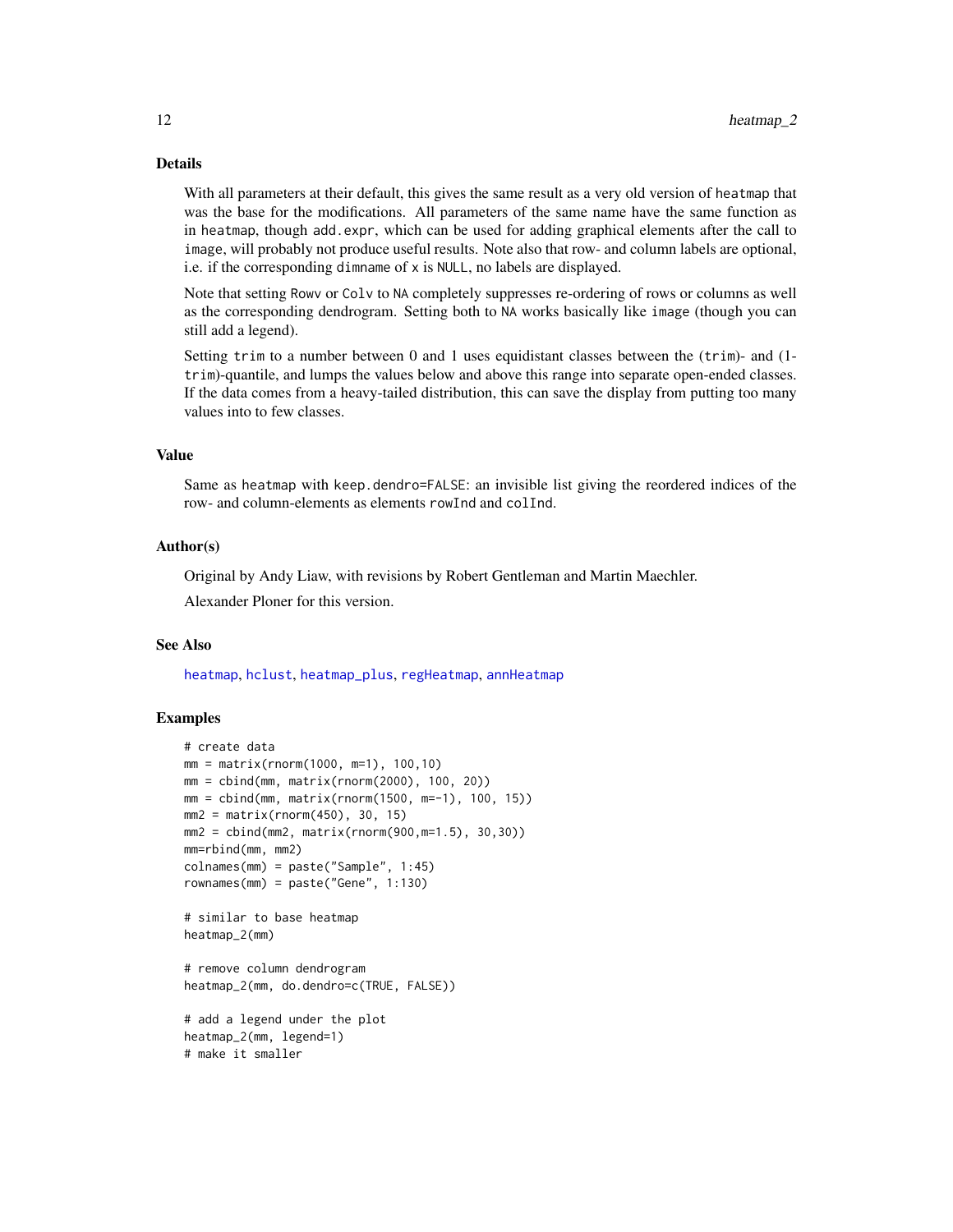# <span id="page-12-0"></span>heatmap\_plus 13

```
heatmap_2(mm, legend=1, legfrac=10)
# ... on the left side
heatmap_2(mm, legend=2, legfrac=10)
# remove the column labels by removing the column names
colnames(mm)=NULL
heatmap_2(mm, legend=1, legfrac=10)
# truncate the data drastically
heatmap_2(mm, legend=1, legfrac=10, trim=0.1)
```
<span id="page-12-1"></span>

heatmap\_plus *Display an Annotated Heatmap*

# Description

This function displays an expression data matrix as a heatmap with a column dendrogram. A given clustering will be shown in color. Additionally, a number of binary and interval scaled covariates can be added to characterize these clusters.

This function is just about to be deprecated. Please use functions annHeatmap or annHeatmap2 for new projects.

#### Usage

```
heatmap_plus(x, addvar, covariate = NULL, picket.control = list(), h, clus,
             cluscol, cluslabel = NULL, Rowv, Colv, reorder = c(TRUE, TRUE),
distfun = dist, hclustfun = hclust, scale = c("row", "column",
 "none"), na.rm = TRUE, do.dendro = TRUE, col = heat.colors(12),
trim, equalize = FALSE, ...)
```
#### Arguments

| X         | the numerical data matrix to be displayed.                                                                                                   |
|-----------|----------------------------------------------------------------------------------------------------------------------------------------------|
| addvar    | data frame with (mostly binary) covariates.                                                                                                  |
| covariate | integer indicating the one column in addvar that is interval scaled.                                                                         |
|           | picket.control list of option for drawing the covariates, passed to oldPicketplot.                                                           |
| h         | height at which to cut the dendrogram, as in oldCutree; overrides clus.                                                                      |
| clus      | an explicit vector of cluster memberships for the columns of x, if no dendrogram<br>is used; ignored if do . dendro=TRUE and h is specified. |
| cluscol   | a vector of colors used to indicate clusters.                                                                                                |
| cluslabel | labels to designate cluster names.                                                                                                           |
| Rowy      | either a dendrogram or a vector of reordering indexes for the rows.                                                                          |
| Colv      | either a dendrogram or a vector of reordering indexes for the columns.                                                                       |
| reorder   | logical vector of length two, indicating whether the rows and columns (in this<br>order) should be reordered using order.dendrogram.         |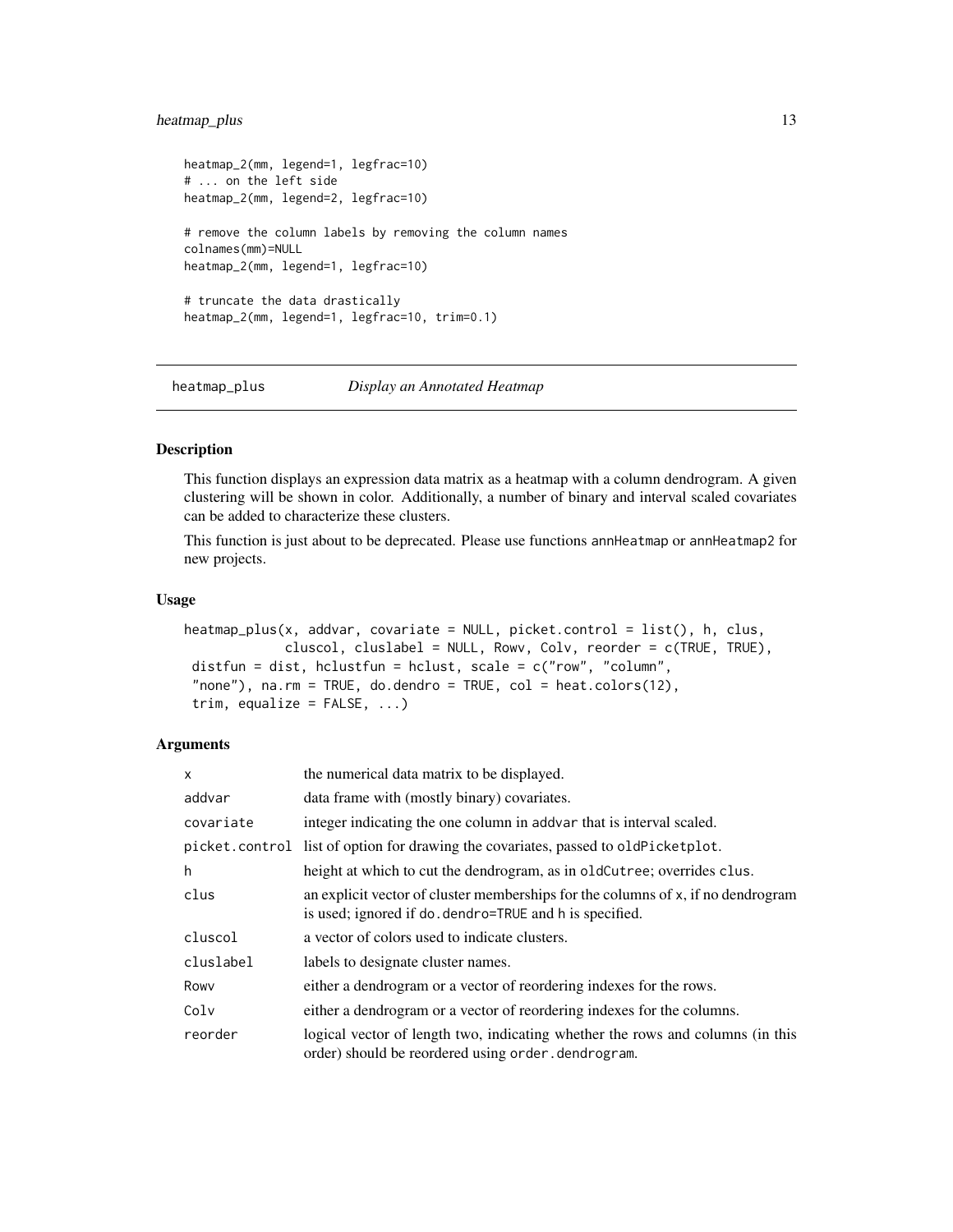| distfun   | function to compute the distances between rows and columns. Defaults to dist.                                              |
|-----------|----------------------------------------------------------------------------------------------------------------------------|
| hclustfun | function used to cluster rows and columns. Defaults to holast.                                                             |
| scale     | indicates whether values should be scaled by either by row, column, or not at<br>all. Defaults to row.                     |
| na.rm     | logical indicating whither to remove NAs.                                                                                  |
| do.dendro | logical indicating whether to draw the column dendrogram.                                                                  |
| col       | the color scheme for image. The default sucks.                                                                             |
| trim      | Percentage of values to be trimmed. This helps to keep an informative color<br>scale, see Details.                         |
| equalize  | logical indicating whither to use the ranks of the data for setting the color scheme;<br>alternative to trim, see Details. |
| $\cdots$  | extra arguments to image.                                                                                                  |

# Details

This is a heavily modified version of heatmap\_2, which is a heavily modfied version of an old version of heatmap in package stats, so some of the arguments are described in more detail there. The main distinguishing feature of this routine is the possibility to color a cluster solution, and to add a covariate display.

Covariates are assumed to be binary, coded as 0 and 1 (or FALSE and TRUE respectively). One of the covariates can be interval scaled, the column index of this variable is supplied via argument covariate. The details of the added display are handled by the function picketplot.

Setting trim to a number between 0 and 1 uses equidistant classes between the (trim)- and (1 trim)-quantile, and lumps the values below and above this range into separate open-ended classes. If the data comes from a heavy-tailed distribution, this can save the display from putting too many values into to few classes. Alternatively, you can set equal=TRUE, which uses an equidistant color scheme for the ranks of the values.

#### Value

A list with components

| rowInd | indices of the rows of the display in terms of the rows of x. |
|--------|---------------------------------------------------------------|
| colInd | ditto for the columns of the display.                         |
| clus   | the cluster indices of the columns of the display.            |

#### Author(s)

Original by Andy Liaw, with revisions by Robert Gentleman and Martin Maechler. Alexander Ploner for the modifications documented here.

# See Also

[heatmap\\_2](#page-10-1), [heatmap](#page-0-0), [oldPicketplot](#page-16-1), [oldCutplot.dendrogram](#page-15-1), [RGBColVec](#page-23-1), [annHeatmap](#page-1-1), [annHeatmap2](#page-2-1)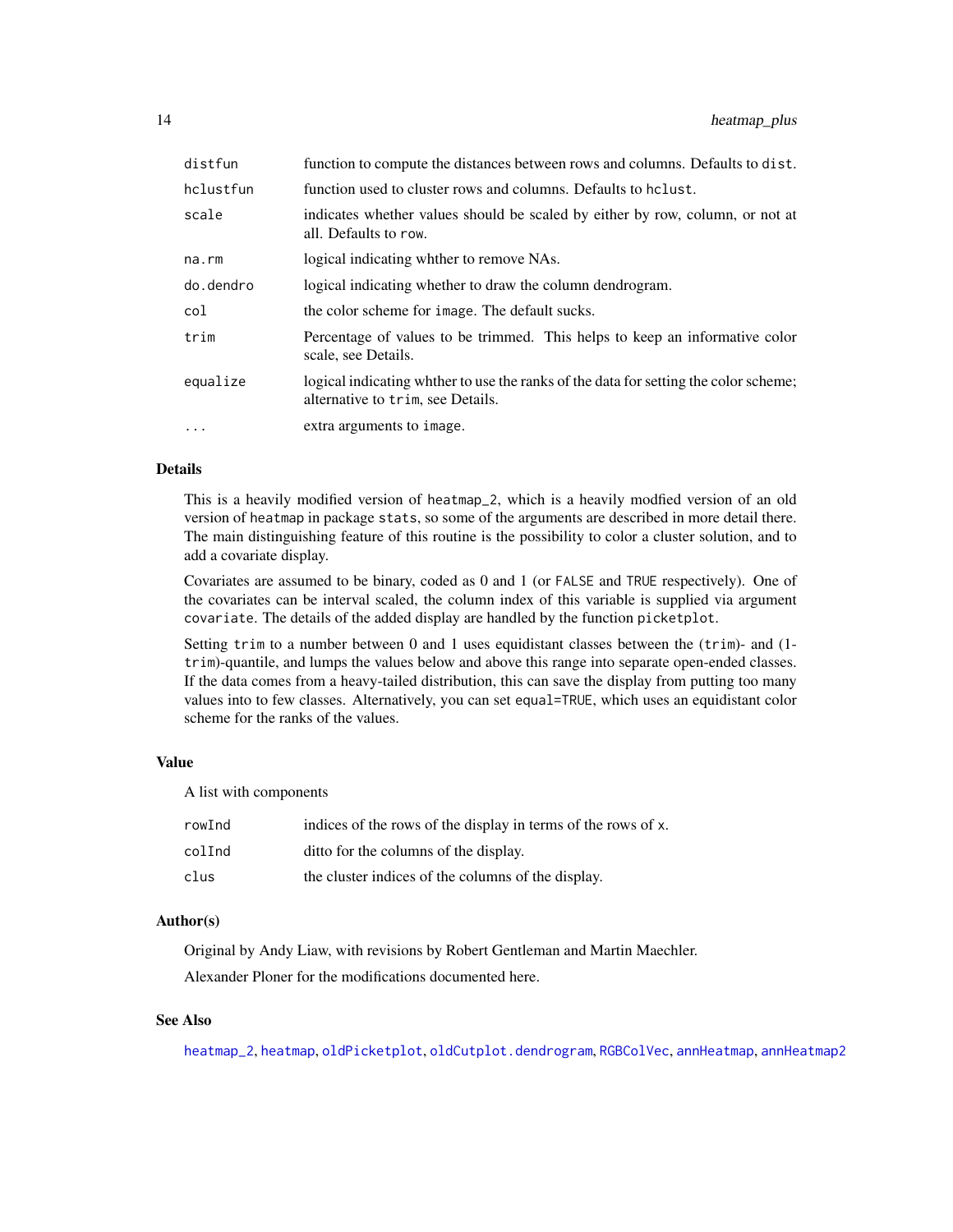#### <span id="page-14-0"></span>niceBreaks 15

#### Examples

```
# create data
mm = matrix(rnorm(1000, m=1), 100, 10)mm = \text{cbind}(mm, matrix(rnorm(2000), 100, 20))mm = \text{cbind}(mm, matrix(rnorm(1500, m=-1), 100, 15))mm2 = matrix(rnorm(450), 30, 15)
mm2 = cbind(mm2, matrix(rnorm(900,m=1.5), 30,30))
mm=rbind(mm, mm2)
colnames(mm) = paste("Sample", 1:45)
rownames(mm) = paste("Gene", 1:130)
addvar = data-frame(Var1=rep(c(0,1,0),c(10,20,15)),Var2=rep(c(1,0,0),c(10,20,15)),
                    Var3=rep(c(1,0), c(15,30)),
                    Var4=rep(seq(0,1,length=4), c(10,5,15,15))+rnorm(45, sd=0.5))
addvar[3,3] = addvar[17,2] = addvar[34,1] = NAcolnames(addvar) = c("Variable X","Variable Y", "ZZ","Interval")
# the lame default, without clustering
# Labels do not look too hot that way
heatmap_plus(mm)
# without labels, but with cluster
dimnames(mm)=NULL
heatmap_plus(mm, h=40)
# add some covariates, with nice names
heatmap_plus(mm, addvar=addvar, cov=4)
# covariates and clustering
heatmap_plus(mm, addvar=addvar, cov=4, h=20, col=RGBColVec(64), equal=TRUE)
# Clustering without the dendrogram
cc = cutree(hclust(dist(t(mm))), k=5)heatmap_plus(mm, addvar=addvar, cov=4, clus=cc, do.dendro=FALSE)
```
<span id="page-14-1"></span>

niceBreaks *Get nice (symmetric) breaks for an interval*

#### Description

Given a minimum and a maximum, this function returns a vector of equidistant breaks that covers this interval, and has a pretty interval length (1, 2, or 5 times a power of 10). If the interval contains zero, it will be one of the breaks, so that the intervals are arranged somewhat symmetrically around it.

#### Usage

```
niceBreaks(xr, breaks)
```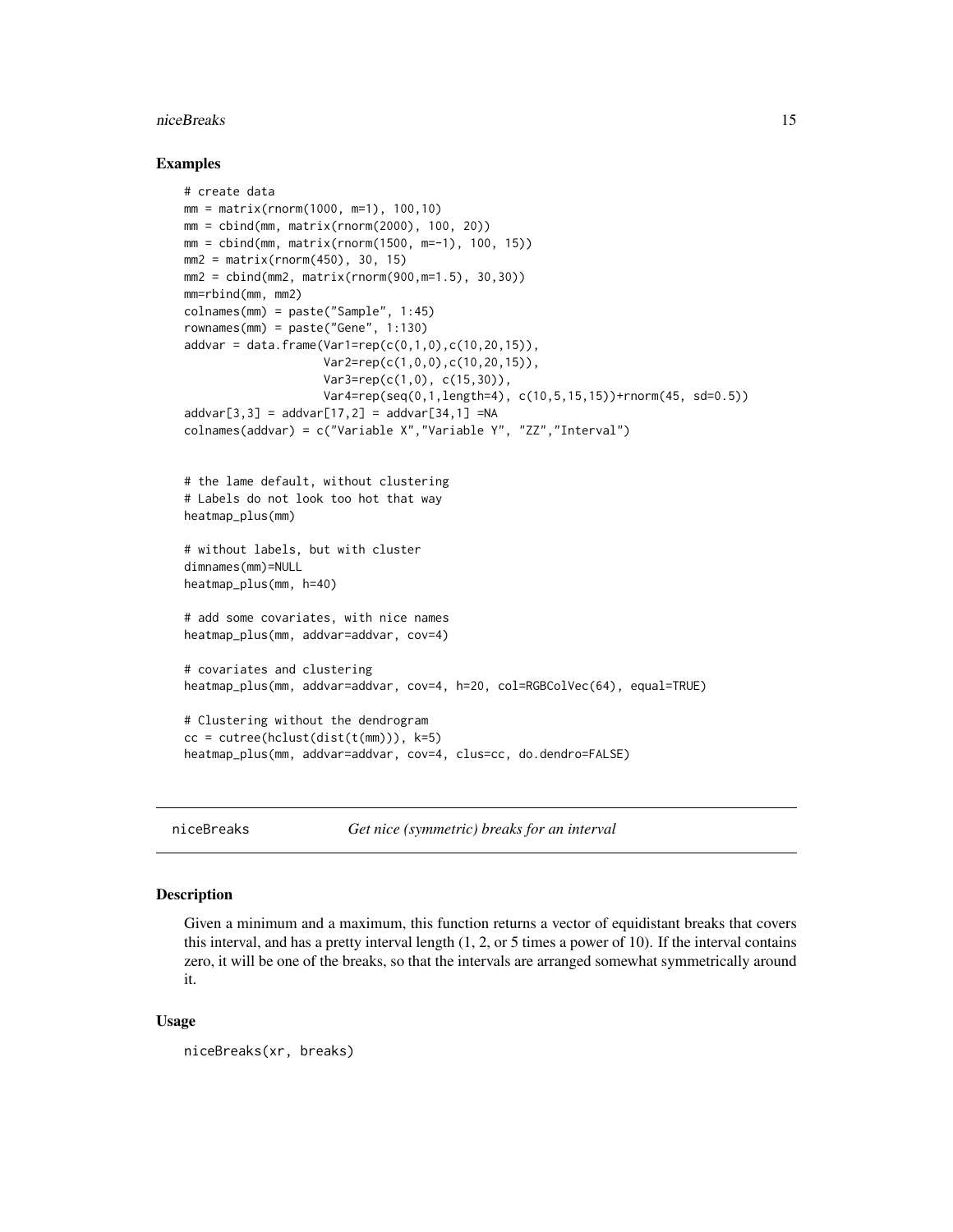#### <span id="page-15-0"></span>**Arguments**

| xr     | the range to be covered, as $c(\min, \max)$                              |
|--------|--------------------------------------------------------------------------|
| breaks | either the desired number of breaks, or a pre-specified vector of breaks |

#### Details

The number of desired breaks is honored as far as possible, which is not actually that often in practice. However, major deviations of three or more are reasonably rare.

The functiona allows the specification of a set of breaks instead of the desired number of breaks, somewhat like in cut. However, if the length of breaks is greater than one, the function just returns breaks.

#### Value

A vector of pretty breaks covering the specified interval, more or less of the desired length.

#### See Also

#### [pretty](#page-0-0)

# Examples

```
## Niceness overrules specified number
niceBreaks(c(-1,1), 5)niceBreaks(c(-1,1), 6)
## Zero appears always as break
niceBreaks(c(-2.75, 1.12), 8)
## Not invariant to translation (of course)
niceBreaks(3.27 + c(-2.75, 1.12), 8)
```
<span id="page-15-1"></span>oldCutplot.dendrogram *Plot Subtrees of a Dendrogram in Different Colors*

#### Description

Plot a dendrogram, cut the tree at a given height, and draw the resulting subtrees in different colors (OLD version, to be deprecated)

#### Usage

```
oldCutplot.dendrogram(x, h, cluscol, leaflab = "none", horiz = FALSE, lwd = 3, ...)
```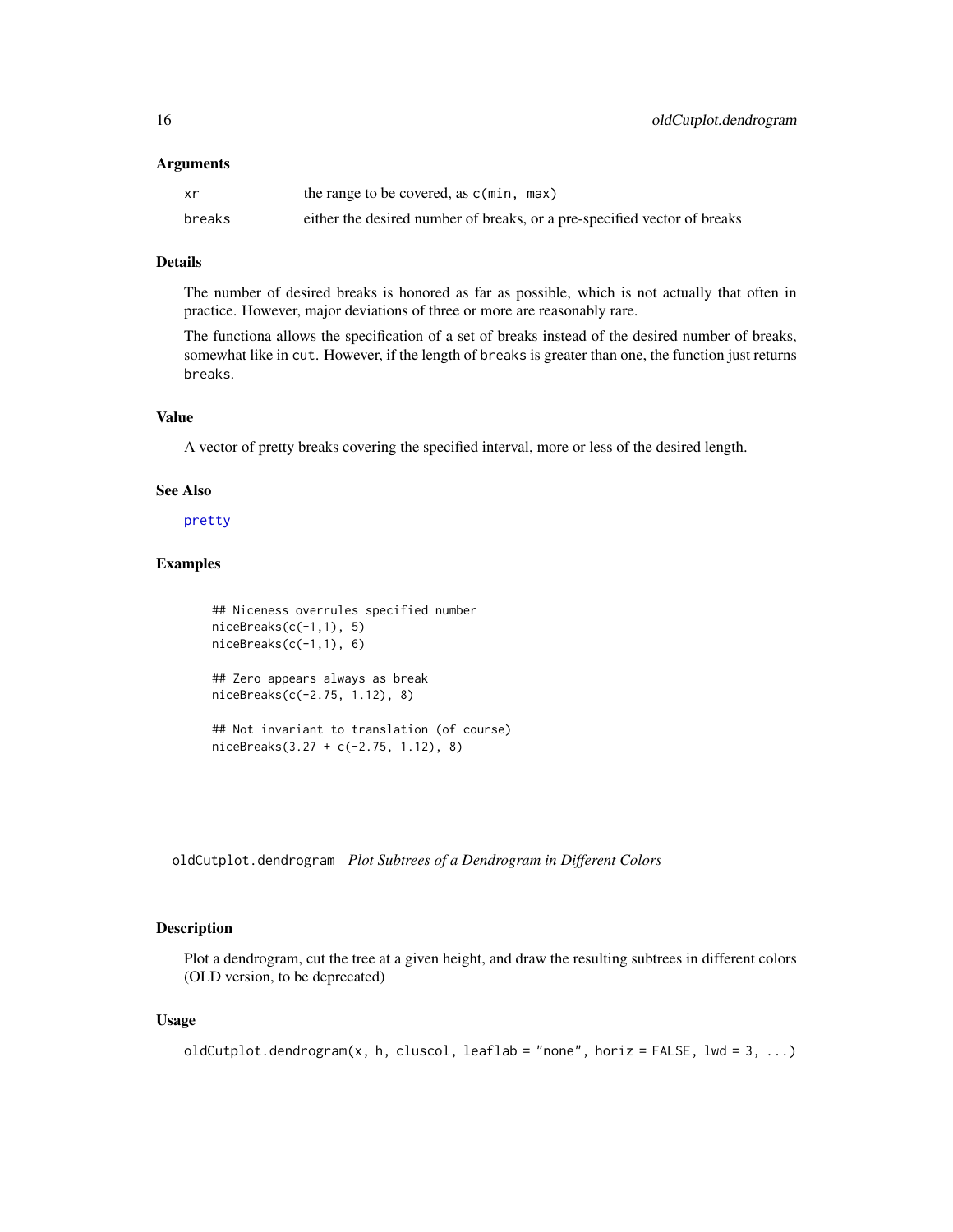# <span id="page-16-0"></span>oldPicketplot 17

#### **Arguments**

| $\mathsf{x}$ | a dendrogram.                                                                 |
|--------------|-------------------------------------------------------------------------------|
| h            | the height at which the dendrogram is cut.                                    |
| cluscol      | the colors used for the subtrees; defaults to rainbow.                        |
| leaflab      | indicates how leaf labels are to be drawn< defaults to 'perpendicular'.       |
| horiz        | logical indicating whether to plot the dendrogram horizontally or vertically. |
| lwd          | the line width used for the color subtrees.                                   |
| .            | arguments to plot.dendrogram.                                                 |

# Details

This routine makes use of the functions plot.dendrogram and plotNode in package stats.

#### Author(s)

Alexander Ploner <Alexander.Ploner@ki.se>

# See Also

[as.dendrogram](#page-0-0)

# Examples

```
data(swiss)
cc = as.dendrogram(hclust(dist(swiss)))
oldCutplot.dendrogram(cc, h=80)
```
<span id="page-16-1"></span>oldPicketplot *Barplots for Several Binary Variables*

#### Description

Display one or more binary variables by using black bars for presence/validity of a condition, empty space for absence/invalidity, and an extra color for missing values. Additionally, an index plot for one interval scaled variable can be added, possibly with a smoothing function (OLD version, to be deprecated).

This routine is primarily intended for augmenting heatmaps. It might be useful in other contexts, but misses most frills for using it comfortably.

#### Usage

```
oldPicketplot(x, covariate = NULL, grp = NULL, grpcol, grplabel = NULL,
          add = FALSE, control = list()
```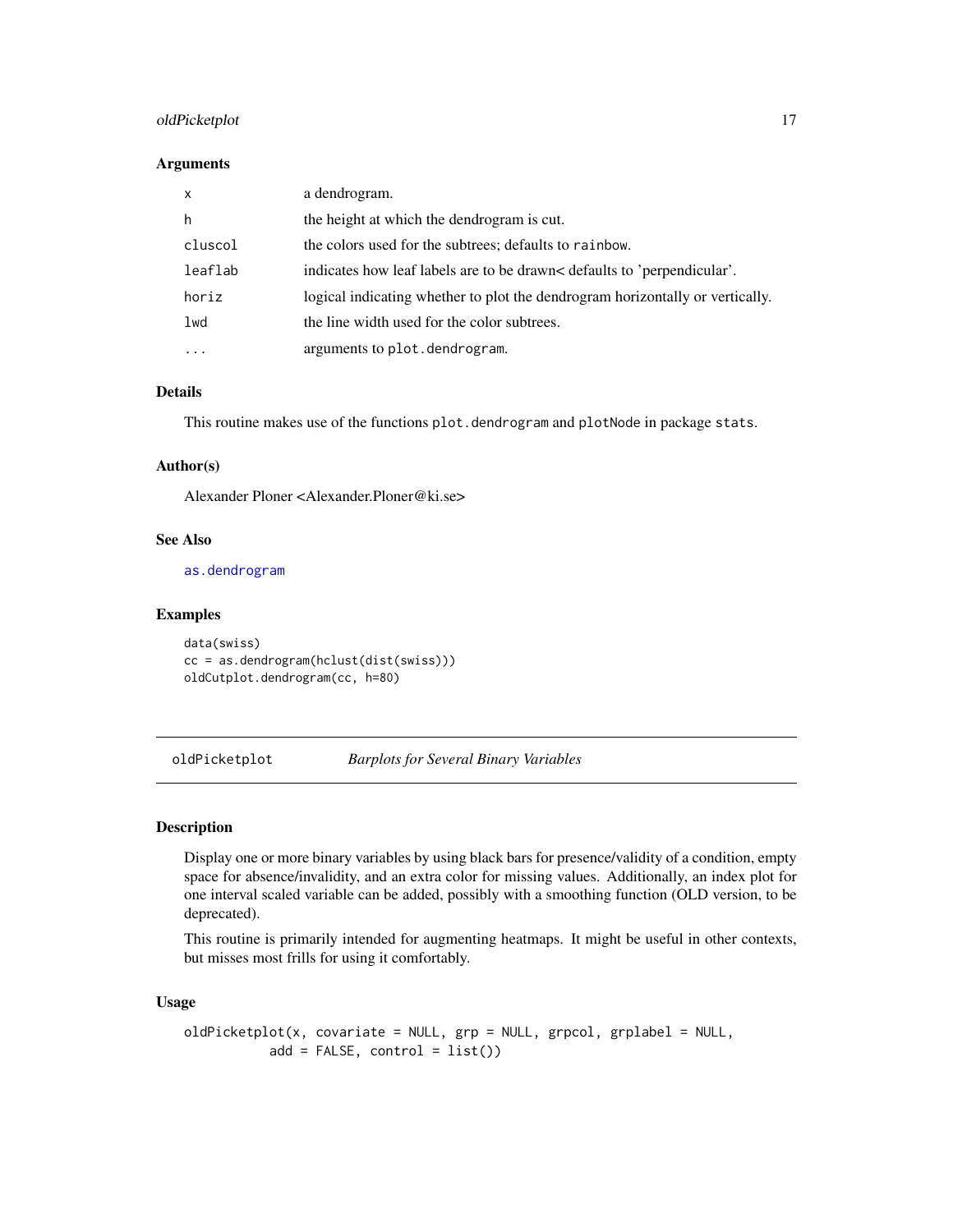#### **Arguments**

| $\mathsf{x}$ | a matrix or data frame containing the data.                                                        |
|--------------|----------------------------------------------------------------------------------------------------|
| covariate    | the index of the column in x that contains the interval scaled variable, if any.                   |
| grp          | cluster indices for the rows of x, used for assigning background color.                            |
| grpcol       | colors corresponding to the clusters.                                                              |
| grplabel     | cluster names.                                                                                     |
| add          | logical indicating whether to start a new plot, or whether to add the plot to the<br>existing one. |
| control      | a list of parameters controlling the appearance of the plot, see Details.                          |

#### Details

The following named list elements can be set to change the appearance of the plot:

boxw the relative width of a marking box.

- boxh the relative height of a marking box.
- hbuff the horizontal separation around marking boxes; equals half the horizontal distance between two marking boxes.

vbuff ditto for vertical separation.

span passed on to loess used for the smoothing curve.

nacol color for missing values of binary variables.

degree if 0, no smoothing line is drawn; otherwise passed on to loess used for the smoothing curve.

cex.label the character size for grplabel.

#### Note

The plot looks like a more or less derelict picket fence, and 'picketplot' sounds somewhat like the 'pocketplot' used in geostatistics.

#### Author(s)

Alexander Ploner <Alexander.Ploner@ki.se>

#### See Also

[heatmap\\_plus](#page-12-1)

```
# without covariate
mm = cbind(sample(0:1, 42, rep=TRUE), sample(0:1, 42, rep=TRUE))
mm[sample(42, 5), 1] = NAoldPicketplot(mm)
# with clustering
```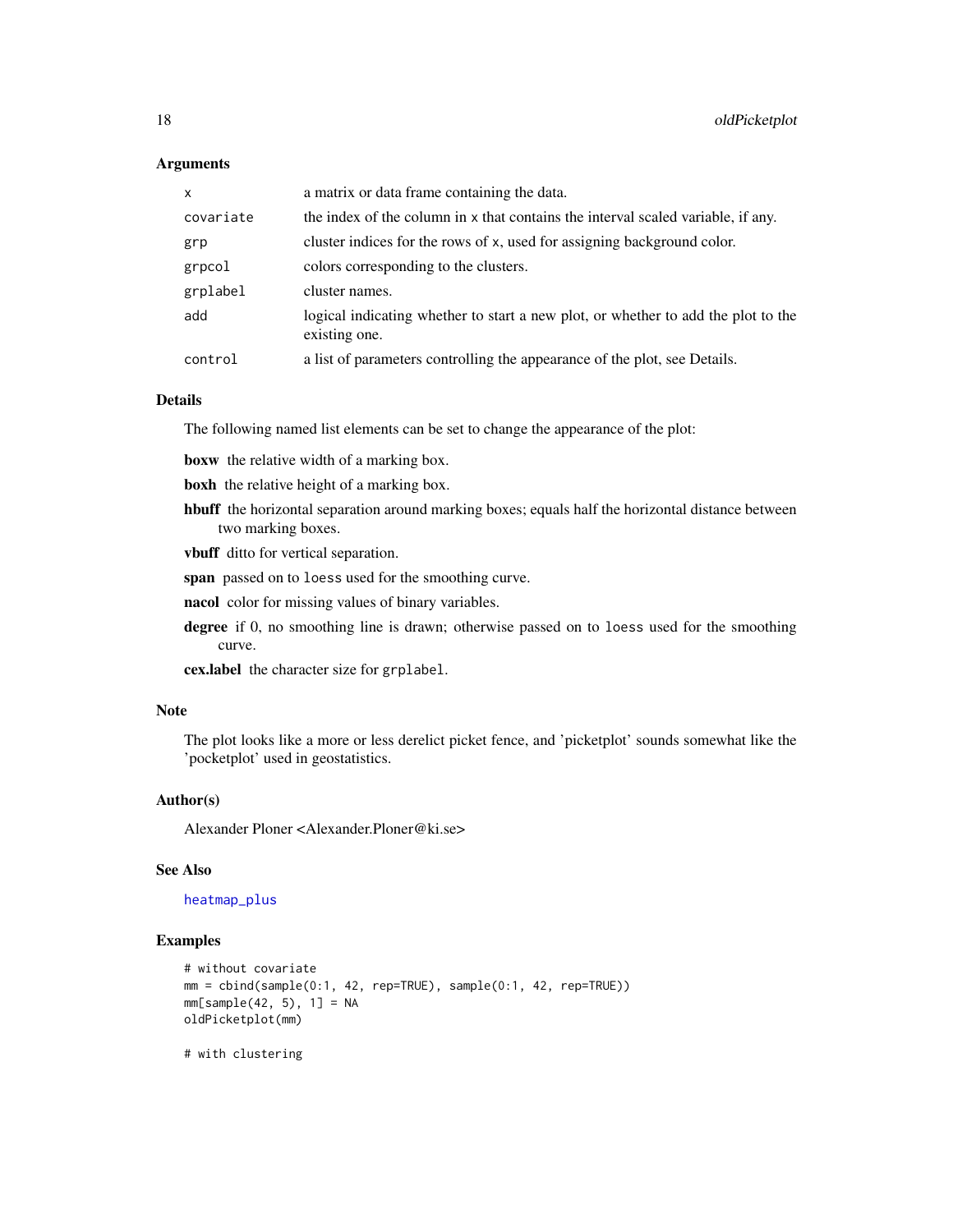#### <span id="page-18-0"></span>picketPlot the contract of the contract of the contract of the contract of the contract of the contract of the contract of the contract of the contract of the contract of the contract of the contract of the contract of the

```
cl = rep(1:3, c(10, 22, 10))cn = c("Cluster I","Cluster II","Cluster III")
cc = c("lightblue","lightgreen","lightpink") # windows palette
oldPicketplot(mm, grp=cl, grplabel=cn, grpcol=cc)
# add a covariate; setting the colnames makes the variable labels
mm = \text{cbind}(mm, rnorm(42) + \text{cl}/2)colnames(mm) = c("State A","State B", "X")
oldPicketplot(mm, covariate=3,grp=cl, grplabel=cn, grpcol=cc)
# using extra controls
oldPicketplot(mm, covariate=3,grp=cl, grplabel=cn, grpcol=cc, control=list(nacol="white", degree=0))
```
<span id="page-18-1"></span>picketPlot *Display a data frame of annotation information*

#### Description

Displays a data frame of both factor and numerical variables in parallel panels. Factors levels are indicated by black rectangles, using dummy variables for more than two levels. Numerical variables are shown as simple index plots with an optional loess smoother. Panels can be arranged horizontally or vertically, and different groups of subjects can be indicated through different background colors.

# Usage

picketPlot(x, grp = NULL, grpcol, grplabel = NULL, horizontal = TRUE, asIs = FALSE, control = list())

#### **Arguments**

| x          | usually a data frame, which is passed to convAnnData to be converted to a nu-<br>merical matrix with dummy coding for the factor levels. Alternatively, such a<br>numerical matrix can be constructed manually and passed in as x, see argument<br>asIs |
|------------|---------------------------------------------------------------------------------------------------------------------------------------------------------------------------------------------------------------------------------------------------------|
| grp        | an optional vector of cluster memberships, in the same order as the rows of x                                                                                                                                                                           |
| grpcol     | an optional vector of background colors for the clusters specified in grp                                                                                                                                                                               |
| grplabel   | an optional vector of names for the clusters specified in grp                                                                                                                                                                                           |
| horizontal | logical value whether to plot variables horizontally (default) or vertically                                                                                                                                                                            |
| asIs       | a logical value indicating whether x should be passed to convanidate for pre-<br>processing or not. Defaults to FALSE.                                                                                                                                  |
| control    | a list of control parameters that determines the appearance of the plot                                                                                                                                                                                 |
|            | • boxw is the relative length of the short side of a box marking (width for a<br>horizontal plot). Default is 1.                                                                                                                                        |
|            | • boxh is the relative length of the long side of a box marking (default: 4)                                                                                                                                                                            |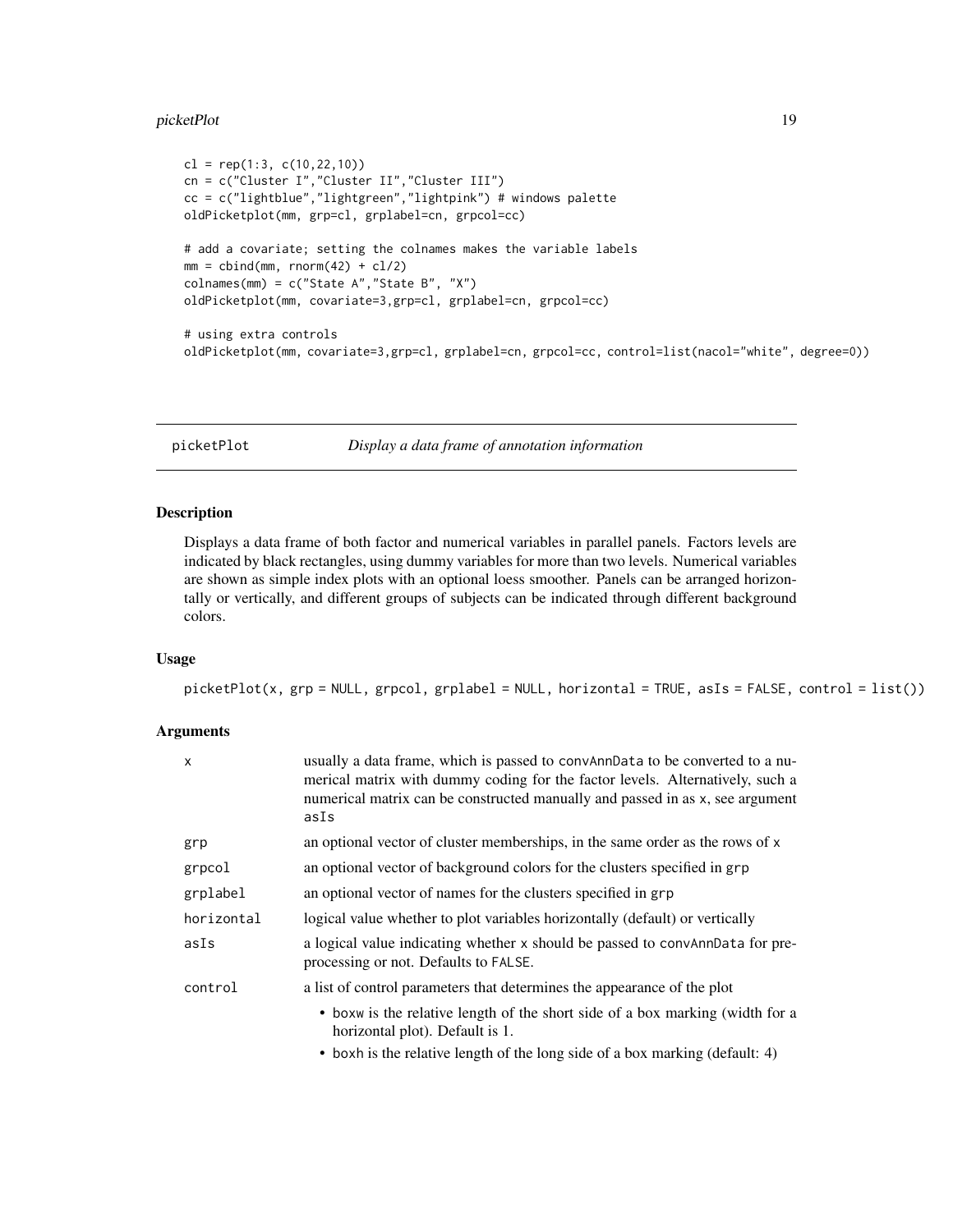- hbuff is the relative distance between two box markings for the same variable (horizontal buffer for a horizontal plot). Default is 0.1
- vbuff is the relative distance between two box markings for the same subject, but different variables (default: 0.1)
- cex.label is the expansion factor for plotting cluster labels
- numfac is the expansion factor indicating how much higher (for a horizontal plot) or wider (for a vertical plot) panels with numerical variables are than panels for factor variables.
- nacol is the color for box markings indicating missing values (default: gray(0.85))
- span is the span argument for the loess smoother. Default is 1/3; setting this to zero switches off smoothing.
- degree is the degree of loess smoothing. Default is 1; setting this to zero switches off smoothing
- pch is the plotting character for numerical variables
- cex.pch is the size of the plotting character for numerical variables
- col.pch is the color of the plotting character for numerical variables

# Details

Missing values are indicated by a box marking in nacol for factor values.

#### Value

Depending on data and arguments, the value of the last axis function call. Irrelevant, as this function is called for its side effect of producing a plot.

#### See Also

[annHeatmap2](#page-2-1), [convAnnData](#page-6-1), [par](#page-0-0)

```
## Standard call
data(mtcars)
picketPlot(mtcars)
```

```
## Pre-process the data for display
mm = convAnnData(mtcars, inclRef=FALSE)
picketPlot(mm, asIs=TRUE)
```

```
## Higher panels for continous traits
picketPlot(mm, asIs=TRUE, control=list(numfac=3))
```

```
## With clusters
picketPlot(mtcars, grp = rep(1:2, c(16, 16)), grpcol = c("pink","lightblue"), grplabel=c("Cluster 1", "Cluster 2
```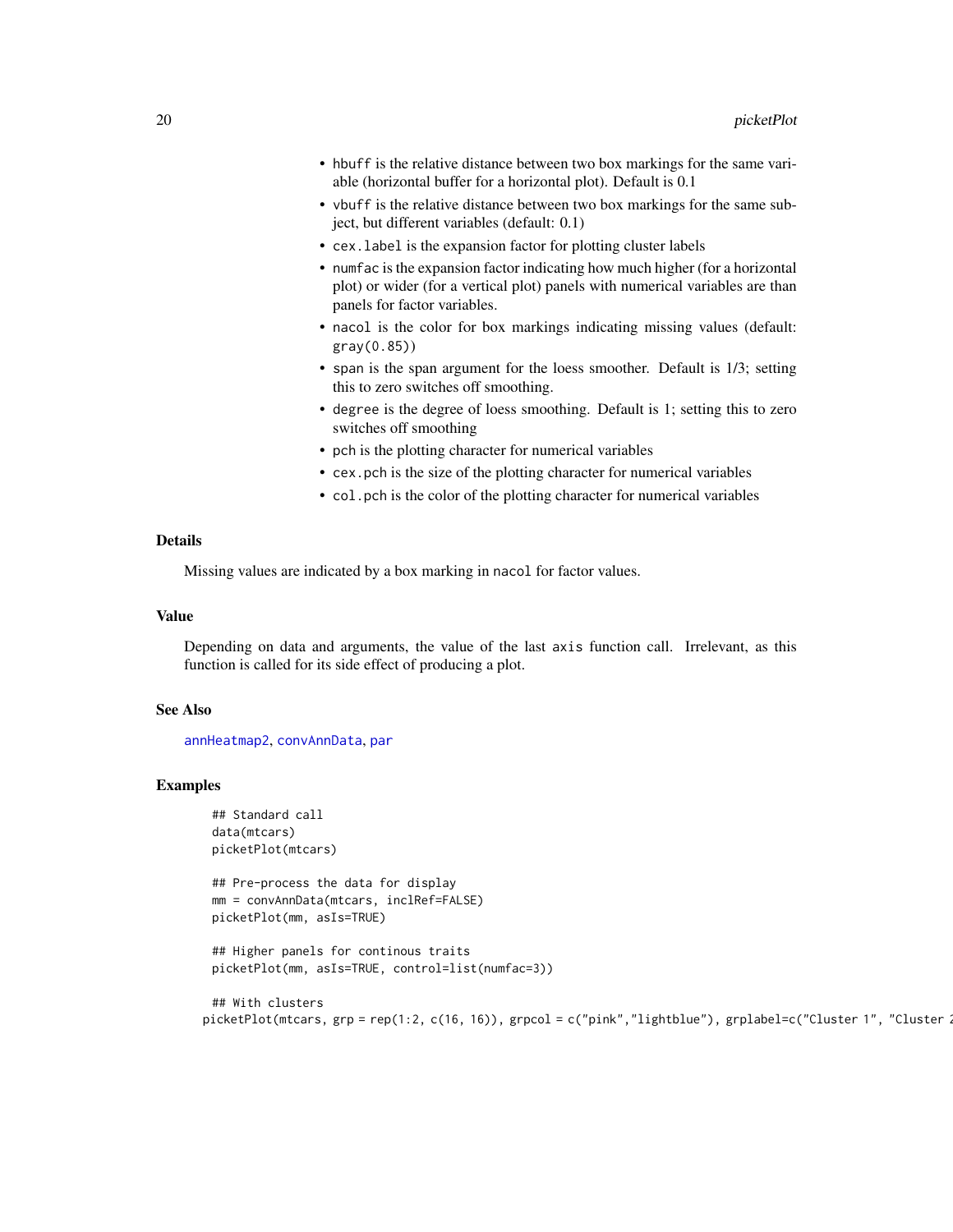<span id="page-20-1"></span><span id="page-20-0"></span>

Plotting method for annotated heatmaps

#### Usage

## S3 method for class annHeatmap plot(x, widths, heights, ...)

# Arguments

| $\mathsf{x}$ | an object of class anner at map                                          |
|--------------|--------------------------------------------------------------------------|
| widths       | a numerical vector giving the widths of the sub-plots currently defined  |
| heights      | a numerical vector giving the heights of the sub-plots currently defined |
| $\ddotsc$    | extra graphical parameters, currently ignored                            |

# Details

This function displays an annotated heatmap object that has been previously generated by annHeatmap2 or on of its wrappers. The arguments widths and heights work as in layout.

#### Value

x, invisibly returned. If widths or heights have been specified, they overwrite the corresponding items x\$layout\$width and x\$layout\$height in x.

#### See Also

[annHeatmap2](#page-2-1), [heatmapLayout](#page-9-1), [layout](#page-0-0)

```
## Define the map
require(Biobase)
data(sample.ExpressionSet)
ex1 = sample.ExpressionSet[51:85,]
map1 = annHeatmap2(exprs(ex1), ann=list(Col=list(data=pData(ex1))),
               cluster=list(Col=list(cuth=3000)))
## Plot it
plot(map1)
## More heatmap, smaller dendrogram/annotation
```

```
map2 = plot(map1, heights = c(1,6,1))
```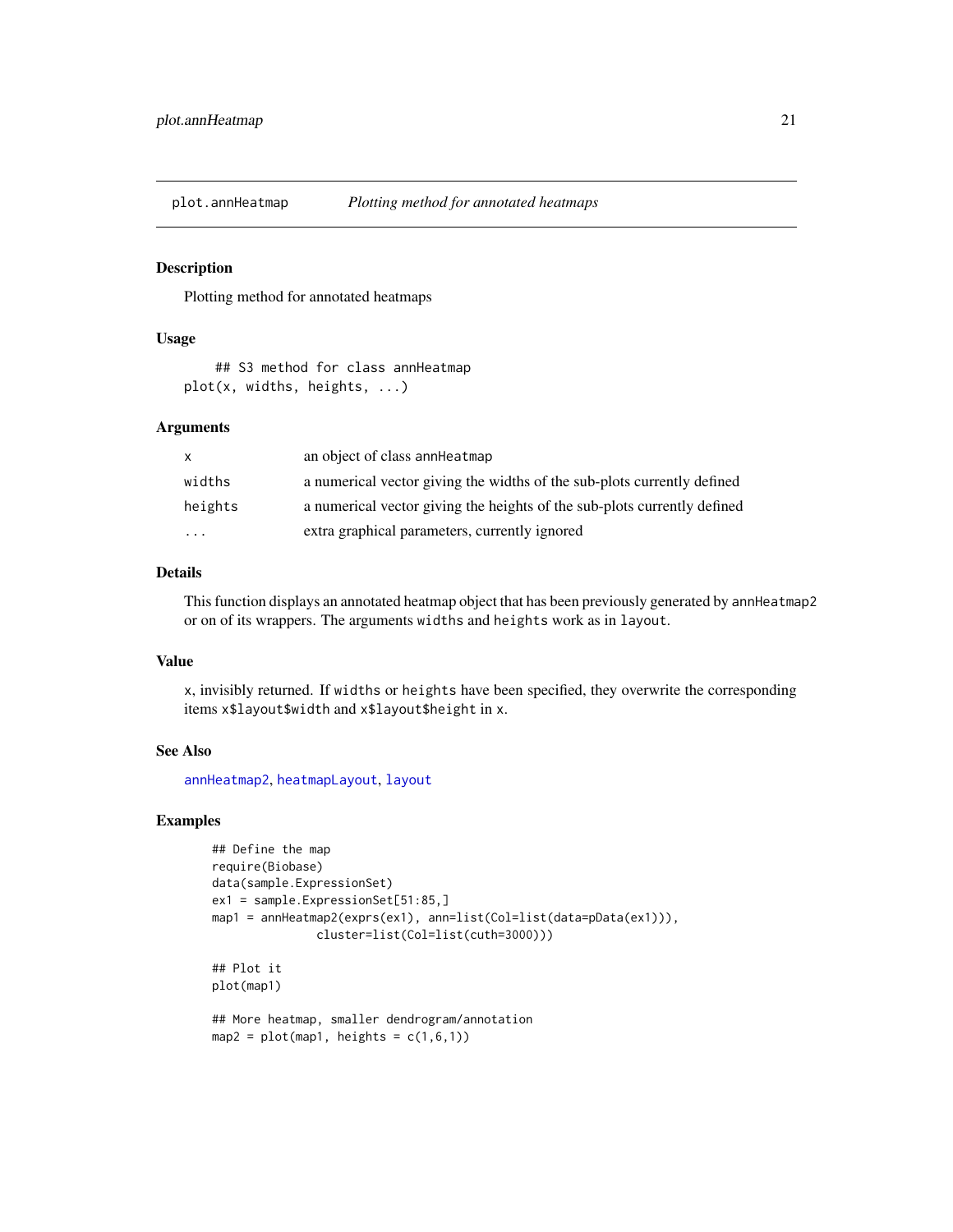```
## Compare layout before/after
with(map1$layout, layout(plot, width, height))
layout.show(4)
with(map2$layout, layout(plot, width, height))
layout.show(4)
```
print.annHeatmap *Printing information about annotated heatmaps*

## Description

Printing method for annotated heatmaps

## Usage

## S3 method for class annHeatmap  $print(x, \ldots)$ 

# Arguments

| x        | an object of class anner at map    |
|----------|------------------------------------|
| $\cdots$ | extra arguments, currently ignored |

# Details

A very simple printing method, displaying a minimum of information about dendrograms and annotation

# Value

x is returned invisibly

#### See Also

[annHeatmap](#page-1-1), [annHeatmap2](#page-2-1), [plot.annHeatmap](#page-20-1)

```
set.seed(219)
mat = matrix(rnorm(100), ncol=5)
ann = data.frame(Class=c("A","A","B","A","B"))
map1 = annHeatmap(mat, ann)
map1
```
<span id="page-21-0"></span>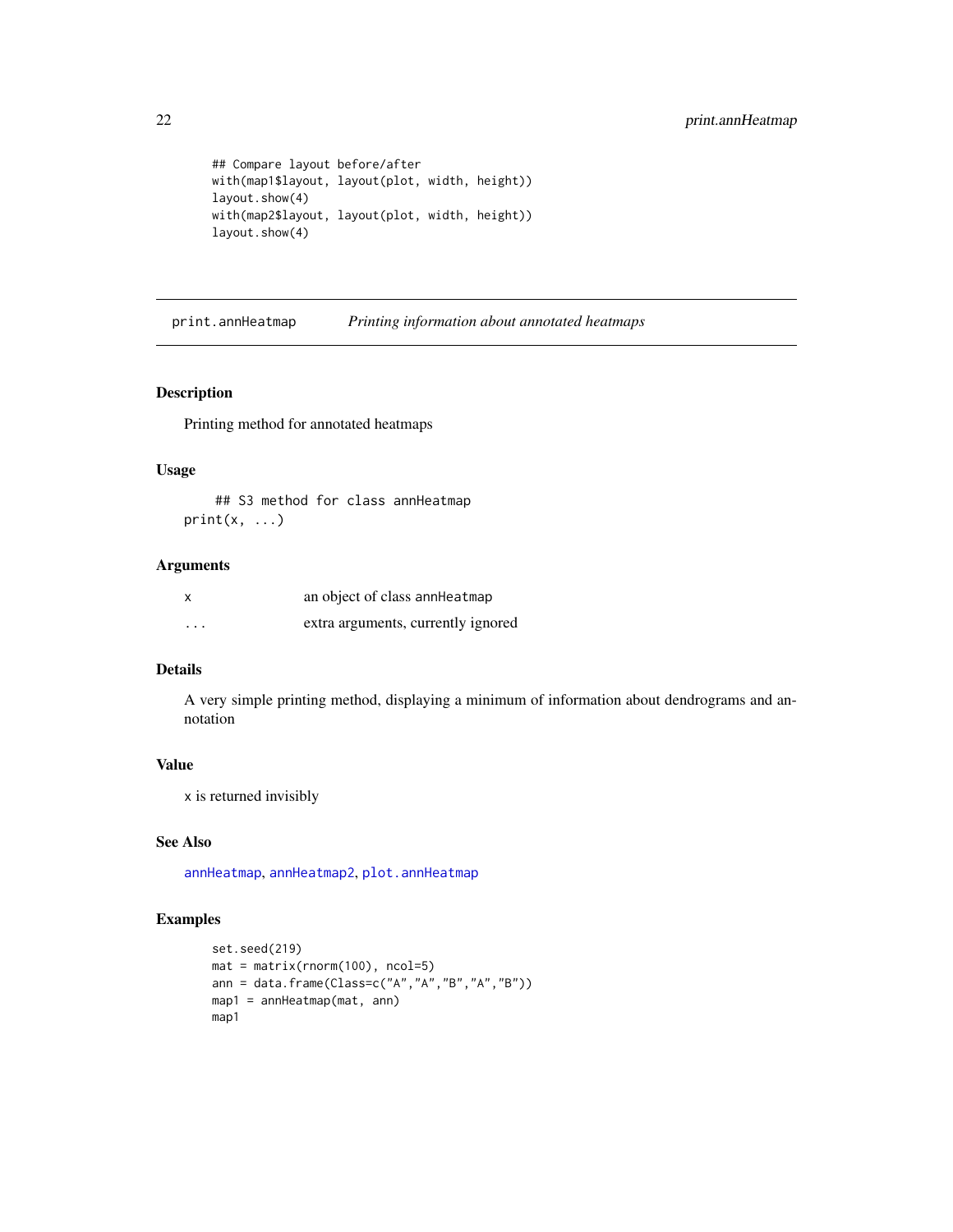<span id="page-22-1"></span><span id="page-22-0"></span>

Creating regular heatmaps, without annotation, but allowing for a legend

# Usage

regHeatmap(x, ...)

```
## Default S3 method:
regHeatmap(x, dendrogram = list(clustfun = hclust, distfun = dist, status = "yes"), labels = NULL, legen
```
#### Arguments

| $\mathsf{x}$ | a numerical matrix                                                                                                                                                                |
|--------------|-----------------------------------------------------------------------------------------------------------------------------------------------------------------------------------|
| dendrogram   | a list controlling the options for row- and column dendrogram, see anneheatmap2                                                                                                   |
| labels       | a list controlling the row- and column labels as well as their location and size,<br>see annHeatmap2                                                                              |
| legend       | either a logical value, indicating whether to draw a legend at the default lo-<br>cation determined by the function, or one of the sides of the plot $(1-4)$ , see<br>annHeatmap2 |
| $\ddotsc$    | extra options passed to annHeatmap2                                                                                                                                               |

# Details

A gelded wrapper for annHeatmap2 that allows for heatmaps without annotation or clustering on the dendrograms, but still offer some control over dendrograms, labels and legend.

These functions generate an object representing the heatmap; in order to produce graphical output, you have to invoke the plot method, see Examples.

## Value

An object of class annHeatmap

# See Also

[annHeatmap](#page-1-1), [annHeatmap2](#page-2-1), [plot.annHeatmap](#page-20-1)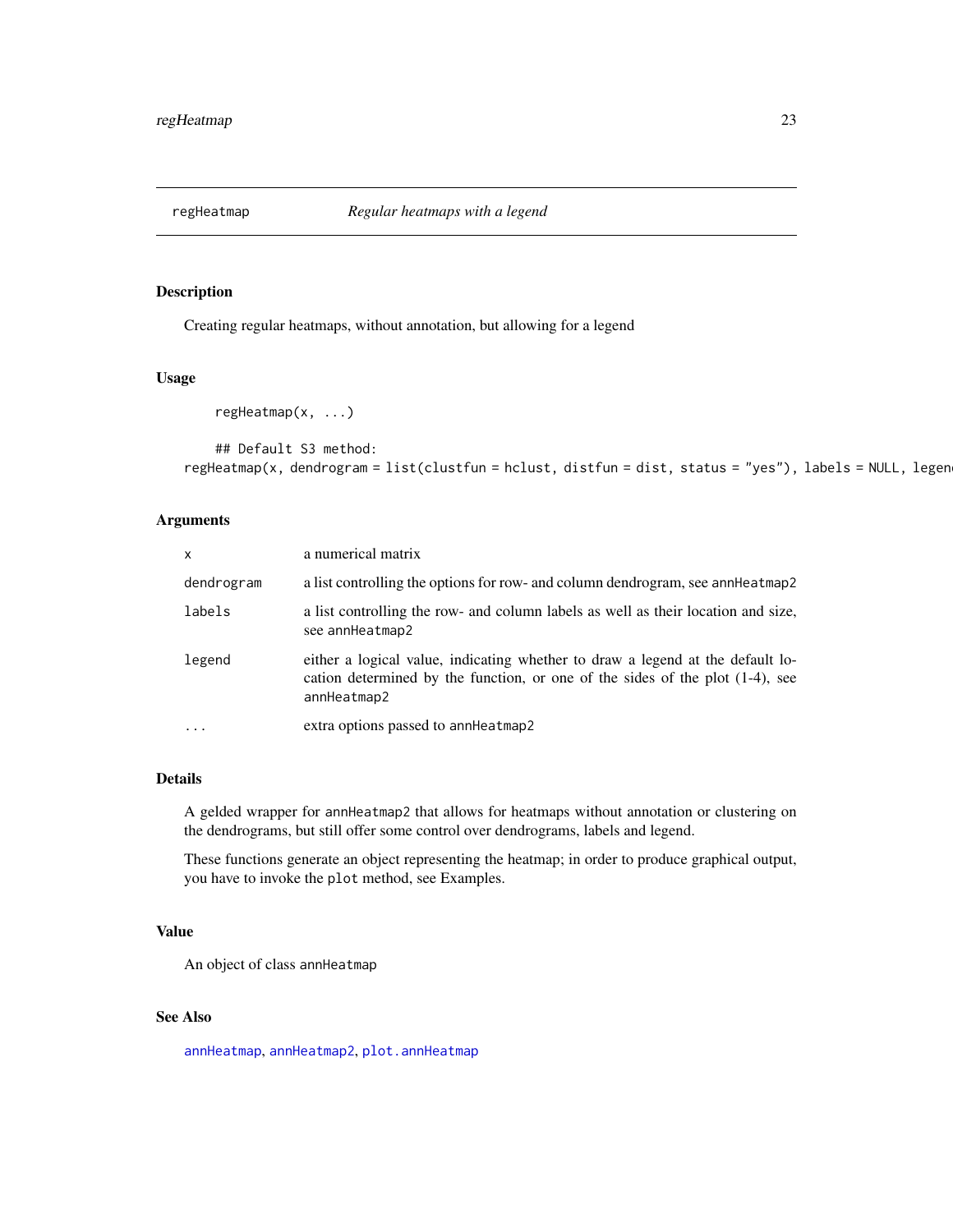# Examples

```
## Default
set.seed(219)
mat = matrix(rnorm(100), ncol=5)
map1 = regHeatmap(mat)
plot(map1)
```
<span id="page-23-1"></span>RGBColVec *Alternative color schemes*

# Description

RGBColVec returns a vector of colors that is equally spaced from red through black to green, suitable for heatmaps.

RainbowPastel returns a vector of colors like rainbow, but more pastelly.

# Usage

```
RGBColVec(nrgcols = 12)
```
 $RainbowPasted(n, blanche = 200, ...)$ 

# Arguments

| nrgcols, n | desired number of colors                               |
|------------|--------------------------------------------------------|
| blanche    | the amount of whiteness added: value between 0 and 255 |
| $\cdots$   | extra arguments to rainbow                             |

# Value

A character vector of length nrgcols or n giving the RGB codes for the colors.

# Author(s)

RGBColVec is based on function rgcolors.func in package sma by Sandrine Dudoit and Jane Fridlyand.

RGBColVec as documented and RainbowPastel by Alexander Ploner

# See Also

[heat.colors](#page-0-0)

<span id="page-23-0"></span>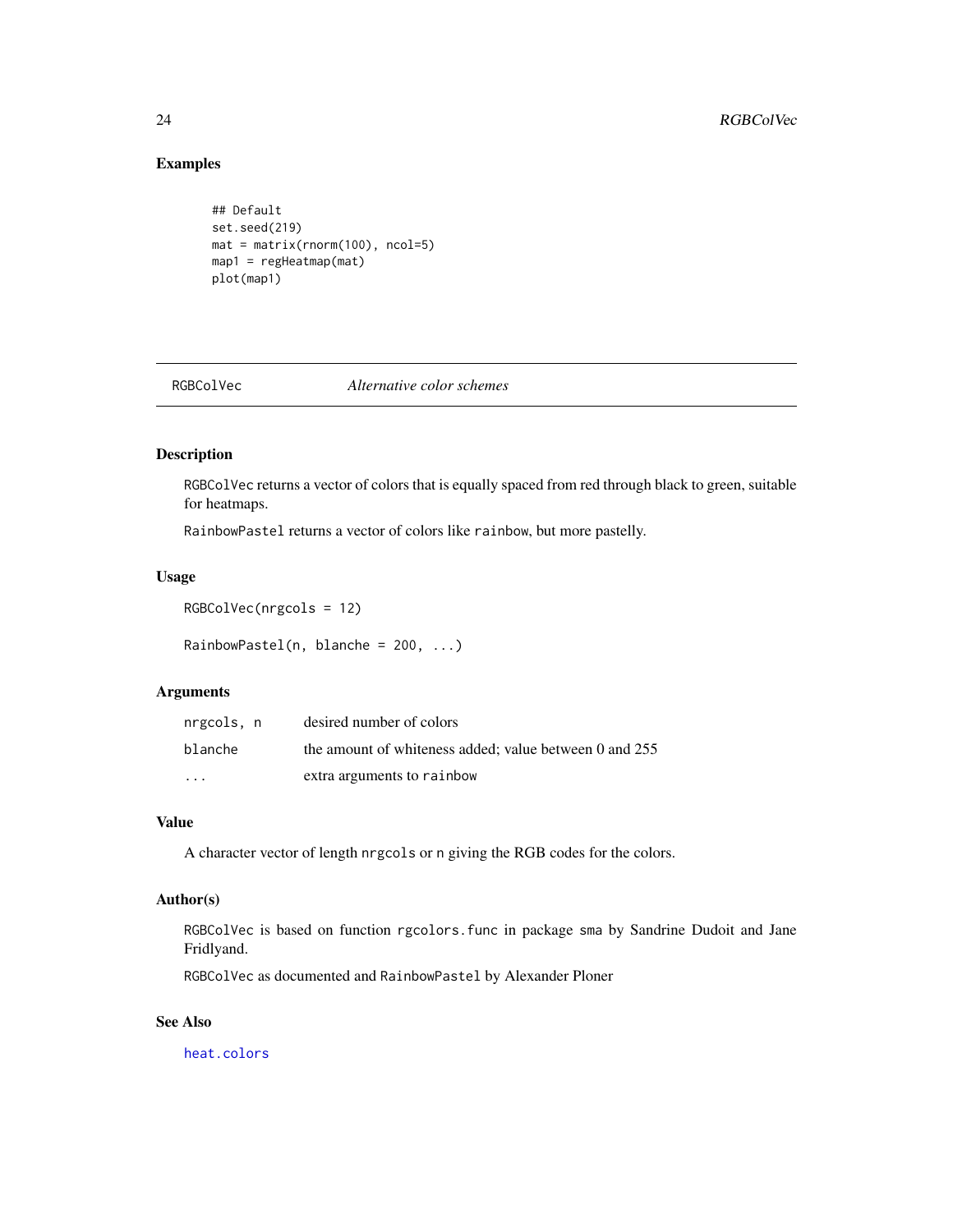# <span id="page-24-0"></span>Setting defaults 25

#### Examples

```
# A Color Wheel
pie(rep(1,12), col=RGBColVec(12))
# A color wheel in the original rainbow
pie(rep(1,6), col=rainbow(6))
# Pastel
pie(rep(1,6), col=RainbowPastel(6))
# Less whiteness
pie(rep(1,6), col=RainbowPastel(6, blanche=127))
# More steps require less whiteness
pie(rep(1,12), col=RainbowPastel(12, blanche=60))
# Test your screen & eyes: any differences?
pie(rep(1,12), col=RainbowPastel(12, blanche=80))
```
Setting defaults *Override existing list entries*

# Description

Override existing list entries and extract arguments that are specified as named lists

#### Usage

```
modifyExistingList(x, val)
```

```
extractArg(arglist, deflist)
```
#### Arguments

| X       | a named list, the target for replacing with entries with the same name from val                |
|---------|------------------------------------------------------------------------------------------------|
| val     | a named list that serves as template for filling in values in x                                |
| arglist | a named list; these are the specified arguments that override the defaults.                    |
| deflist | a named list whose entries are all possible slots (with default values) that can be<br>filled. |

#### Details

modifyExistingList is a general function that recursively overwrites named items in x with the value of items of val with the same name. Items in val that have no name, or do not correspond to an item in x with the same name, are ignored.

extractArg is a specific helper function for setting default values for the annHeatmap2-family of functions, where arguments are given as a list with two named items, Row and Col. Each of these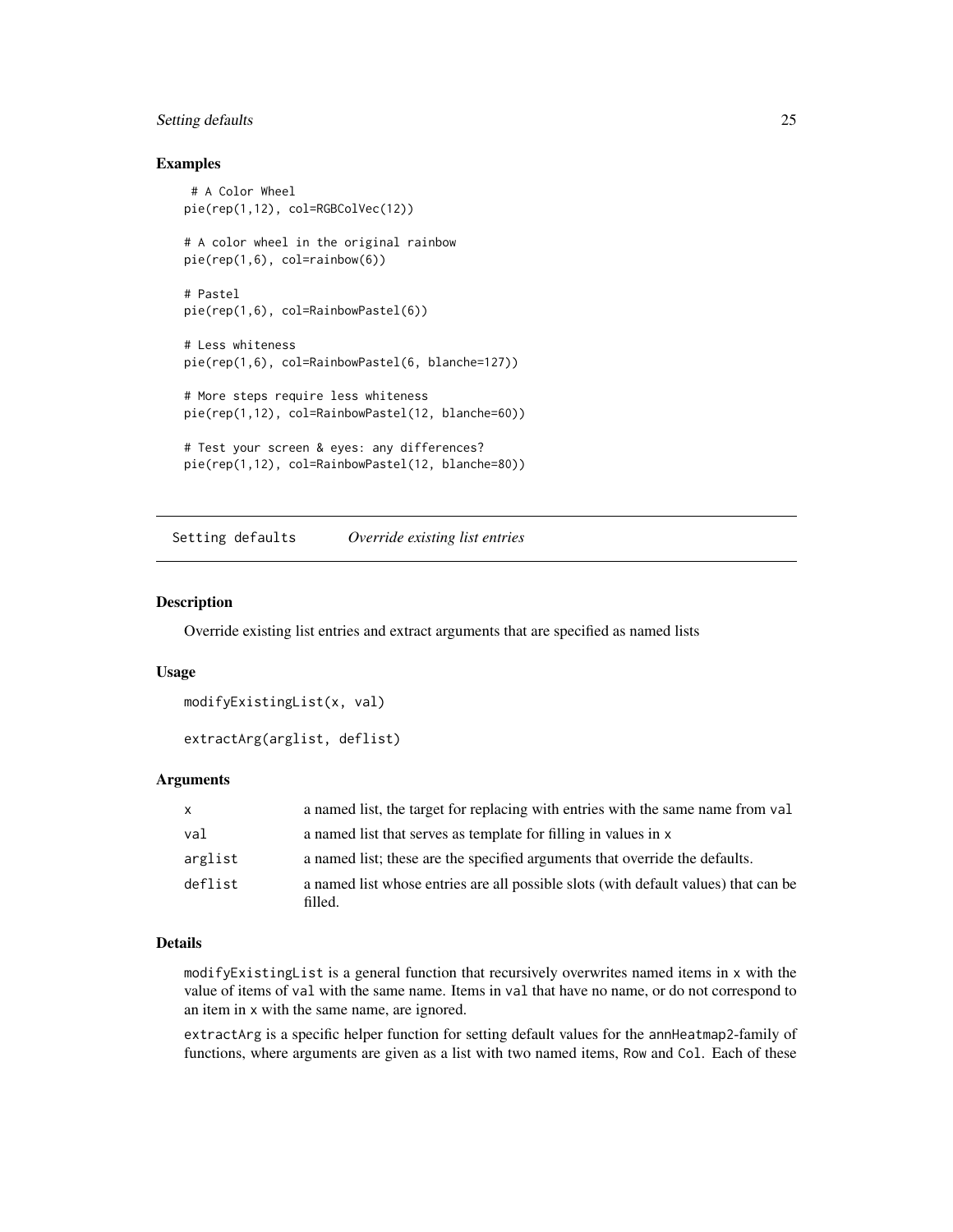items is again a named list of actual parameters. At the same time, all items with other names than Row and Col at the top level are assumed to be shared items with the same value for both sub-lists. extractArg uses modifyExistingList to overwrite the default values specified in deflist with the actual values specified in arglist, see Examples.

#### Value

modifyExistingList returns x, with values replaced from val where names match. extractArg returns a list with items Row and Col fully specified according to both deflist and arglist.

#### See Also

[annHeatmap2](#page-2-1)

```
## Replace items with matching names recursively
x = list(a=1, b=2, c=list(a=31, b=32), 135)val = list(a=2, c=list(b=1114), d=92)
modifyExistingList(x, val)
```

```
## Same defaults for rows/columns, no arguments specified
defs = list(a="A", b="B", c="C")
extractArg(NULL, defs)
```

```
## Shared and non-shared defaults
defs = list(common.1=134, common.2=72, Row=list(row.only=14), Col=list(col.only=134))
args = list(common.1 = -1, Row=list(row-only=94, common.2=-15))extractArg(args, defs)
```